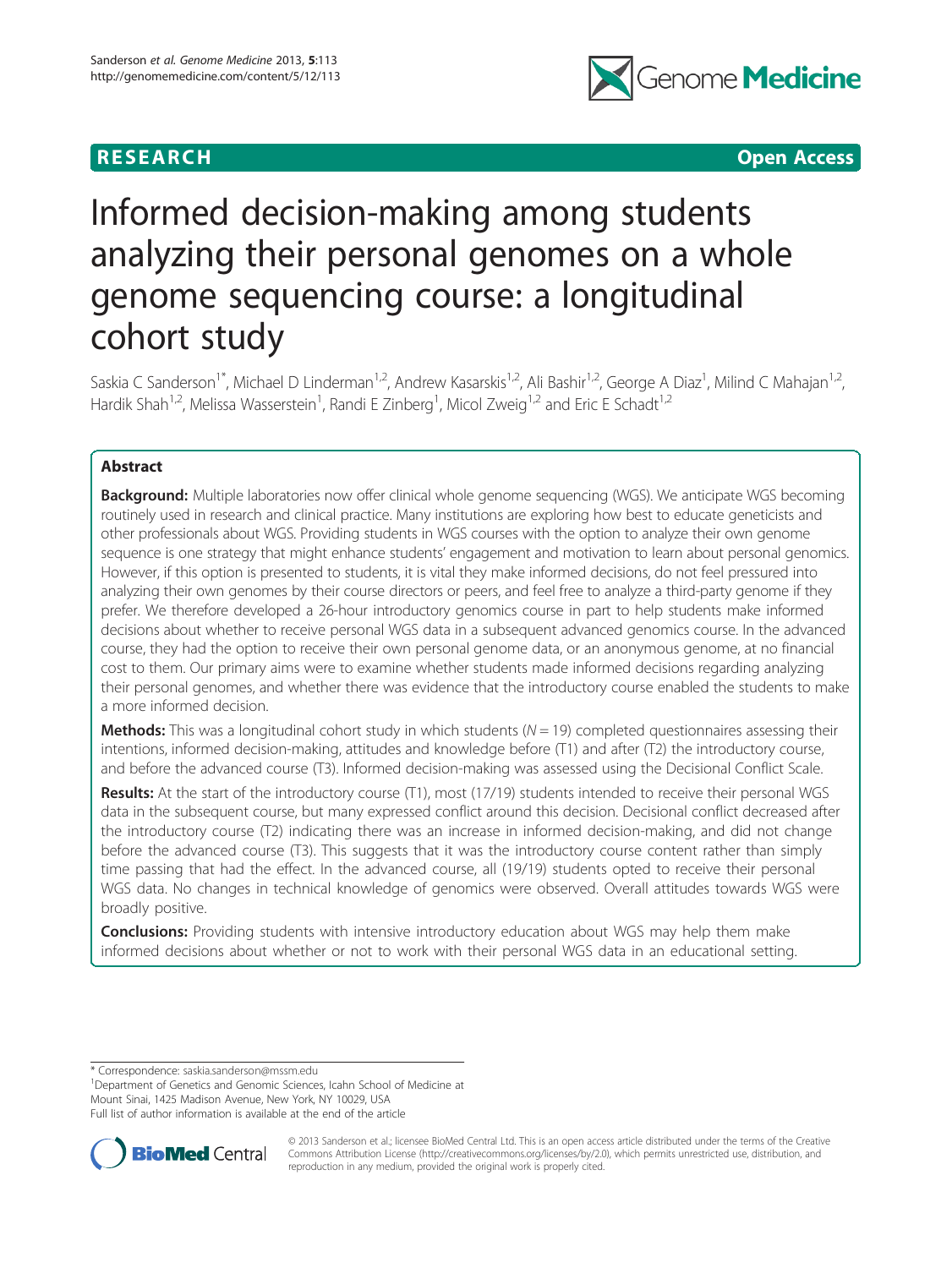## Background

#### Whole genome sequencing inside and outside the clinic

As the technology advances and costs fall, whole genome sequencing (WGS) – the sequencing of all or most of the DNA in the genome of an individual – is projected to replace targeted genetic tests and single nucleotide polymorphism (SNP) microarrays in the future. Many laboratories already offer WGS for clinical and research purposes. The deluge of genomic information produced by WGS brings with it a multitude of both opportunities and challenges in a clinical setting: the opportunities include improved diagnoses, disease treatment and prevention; the challenges include uncertainties regarding what to do with incidental or secondary findings that may arise, how to decide what to do with variants of uncertain significance and the extent to which patients' preferences should be taken into account regarding what results should be returned. The advances in genomics are outpacing 'unprepared professionals' in the medical arena and pose challenges to health-care providers regarding their current ability to understand genomics data, appropriately translate them into actionable results and convey such results to patients [[1\]](#page-15-0).

A further consideration is that genetic testing and sequencing are no longer restricted to clinic settings. Although personal genomics companies have yet to expand to WGS, personal genomics companies such as 23andMe provide extensive personal microarraybased genomic data and interpretations of that data to consumers, and have provided whole exome sequencing data and results to a subset of their consumers. As a consequence, patients may already be gaining a more direct understanding of their disease risk, disease subtypes and sensitivities to different medicines based on their genomic information without the involvement of a clinician. Although consumer genomics is undoubtedly in a state of flux at the present time (the Food and Drug Administration (FDA) recently ordered 23andMe to cease marketing their existing product [[2](#page-15-0)]), the FDA Commissioner recently wrote that 'access to tests through a direct-to-consumer model will allow consumers to take a more active role in certain aspects of their health' [\[3](#page-15-0)], suggesting that personal genomic information may be more widely available in the future. Consumers can be viewed as being their own best advocates for their well-being, and many may wish to access more genomic and other personal information outside of a clinic and seek better understanding of their conditions implied by these data. Medical professionals will need to keep pace with these developments in personal genomics [[1](#page-15-0)], whether the personal genomic information is obtained inside or outside of a clinical setting.

## Training medical professionals: genomics courses using commercial personal genomics services

Advanced training is needed to help genetics professionals, and clinicians more generally, understand large and complex datasets such as those produced by WGS. Many institutions of higher learning are now implementing advanced genomics courses to respond to this need. Some institutions are exploring the use of novel, interactive and engaging approaches to replace purely didactic lectures [[4](#page-15-0)], including the use of simulators or standardized patients, and internet-based genomics education for physicians [\[4](#page-15-0)]. Another potential approach that has been considered and debated is to engage health-care students by using their own personal genomic data [\[5,6\]](#page-15-0). This is based on the premise that students who engage in 'selftesting' and receive personal genomic information may benefit more from the training than students who view the genomic information of an anonymous third party [[5,7-9\]](#page-15-0) cf. [\[10\]](#page-15-0). While much of this is optimistic speculation and debate focused on ethics rather than actual implementation (one institution proposed personal genetic testing of students but, after considerable institutional deliberation, ultimately opted to use aggregate genetic information instead [[6\]](#page-15-0)), a handful of institutions of higher learning have begun offering courses in which students have the option of working with their own personal genomic data. There is precedent for this in other areas of medical training in that students often perform medical exams on themselves and obtain personal health-related information about themselves using a test they are learning about [[1\]](#page-15-0). Yet there is currently much rigorous debate on whether genomics courses in the educational setting should include the option of allowing students to use their own genomic data, and concerns about the ethics of pursuing this path [\[10-12\]](#page-15-0).

Empirical data to inform this debate is urgently needed. Despite several institutions offering personal genomic testing within an educational setting to their students, few have published empirical evidence regarding the students' experiences of these courses. Only two published studies have reported on students' experiences of accessing their own genomic data in the classroom [[12,13](#page-15-0)]. The first of these studies [\[12\]](#page-15-0) assessed the experiences of students on the elective GENE 210 'Genomics and personalized medicine' course offered at Stanford University School of Medicine in the summer of 2010, in which students could obtain microarray-based genetic testing from 23andMe and Navigenics at a discounted rate, which included common disease risk prediction, drug metabolism and ancestry [[12](#page-15-0)]. In this study, qualitative interviews were conducted at three time points with 10 of the 46 students enrolled on the course. The results from these interviews suggested that the students were skeptical of some of their genomic test results, but that they found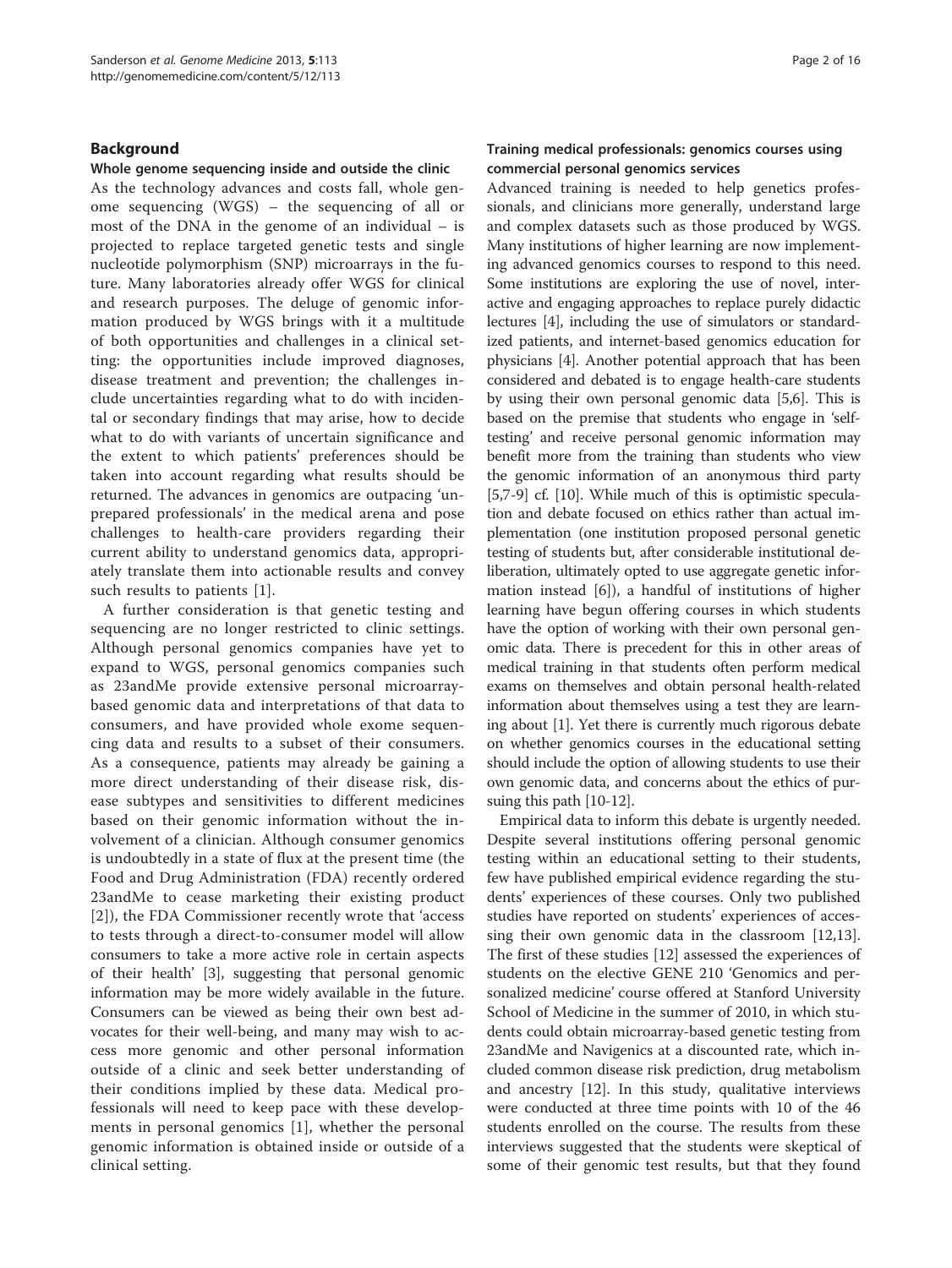the experience generally beneficial. Of note, few students recalled the informed consent details, and few took up the offered genetic counseling [[12](#page-15-0)]. In the second, quantitative questionnaire study [\[13](#page-15-0)], the Stanford group found that out of 31 students given the option of using their own commercially produced genetic test results in the classroom, the 23 students who opted to do so showed significant increases in technical knowledge of genomics, whereas the eight students who opted to use third-party results did not, tentatively suggesting that using personal genomic information in the classroom increases learning.

## Moving from receiving commercially produced genomic test results to handling, analyzing and interpreting an entire genome sequence

Courses such as that at Stanford are beginning to address how biomedical professionals and students may respond to receiving their own results from genomic testing. However, students in the courses that use commercial genomic tests do not directly engage the full complexity of WGS data. They have little or no handson experience of detecting, analyzing and interpreting DNA variants to determine, for example, whether or not they are of clinical significance. Current courses that rely on consumer genomics products and test results also restrict attention to a fraction of the DNA variation that exists in any individual, largely ignoring rarer variants that may play more important roles in an individual's disease risk or other traits.

Given that WGS provides the complete set of inherited genetic information on a person, it is reasonable to expect that WGS will eventually become the standard in assessing genomic variation in health care and other settings in the future. It is therefore timely to explore the implications of moving from providing students with personal genomic test results already analyzed and interpreted by commercial entities to providing students with access to their own, personal, entire WGS dataset in all its scope and complexity. Students who work with their own personal genomes while learning about WGS may be more engaged with the process, more motivated to learn about WGS, spend more time gaining the skills to analyze and interpret their personal genome data and appreciate more directly the impact of the testing, decision-making and subsequent ethical, social and familial implications than if they use that of an anonymous third party. However, there are many vital ethical and practical questions that need to be addressed before this practice can or should be implemented on a wide scale.

#### The importance of informed decision-making

Without wishing to invoke 'genetic exceptionalism' (the view that genetic or genomic information is special and

that genetic and genomic tests must therefore be treated differently and more strictly regulated than other types of medical information [\[14\]](#page-15-0)), a valid ethical and pragmatic question that has not yet been tackled empirically is whether students are capable of making independent, informed choices or 'informed decisions' about whether or not to receive their personal genome sequence, which they may analyze and interpret as part of their genomics training. The study of informed decision-making is related to but distinct from that of informed consent. Informed decision-making can be defined as a cognitive and emotional process that leads to a decision being made and subsequent action being carried out, based on sufficient understanding and awareness of the risks, benefits, limitations, uncertainties and alternatives regarding the technology in question, and that is consistent with the individual's attitudes or views [\[15,16](#page-15-0)]. The concept of informed consent in the research context similarly includes a focus on whether individuals have sufficient understanding on which to base their decisions, but is more tightly tied to how that consent is obtained and documented, and to key sets of research ethics principles such as the Nuremberg Code (for an in-depth conceptual and historical review of informed consent see [\[17](#page-15-0)]). While there is also a rich and thoughtful literature on the ethics, practical considerations and challenges inherent in obtaining informed consent specifically within the personal genomics arena (see, for example, [\[18,19\]](#page-15-0)), this is largely outside the scope of the present report. Here, we focus primarily on providing empirical data on the psychological underpinnings of informed decision-making from the students' perspectives, albeit with a view to informing the ongoing debates about consent and ethics in personal genomics.

In the educational setting, there are particular concerns that students may not be able to make informed, personal choices about whether or not to receive personal genomic data as part of their genomics training because they will feel pressured to analyze their personal genomes, either directly or indirectly by their professors or peers, even if this goes against their wishes. Currently, there is no empirical data to support or refute these concerns. Empirical evidence addressing whether students are making independent, informed decisions about analyzing their own personal genomes, and whether efforts to help students make informed decisions are successful, would shed valuable light on a major ethical concern surrounding personal genomes in the classroom.

One useful conceptual framework for the empirical examination of informed decision-making is derived from the construct of decisional conflict: decision uncertainty or 'decisional conflict' is 'a state of uncertainty about the course of action to take' and is 'likely when making choices involving risk or uncertainty of outcomes, high stakes in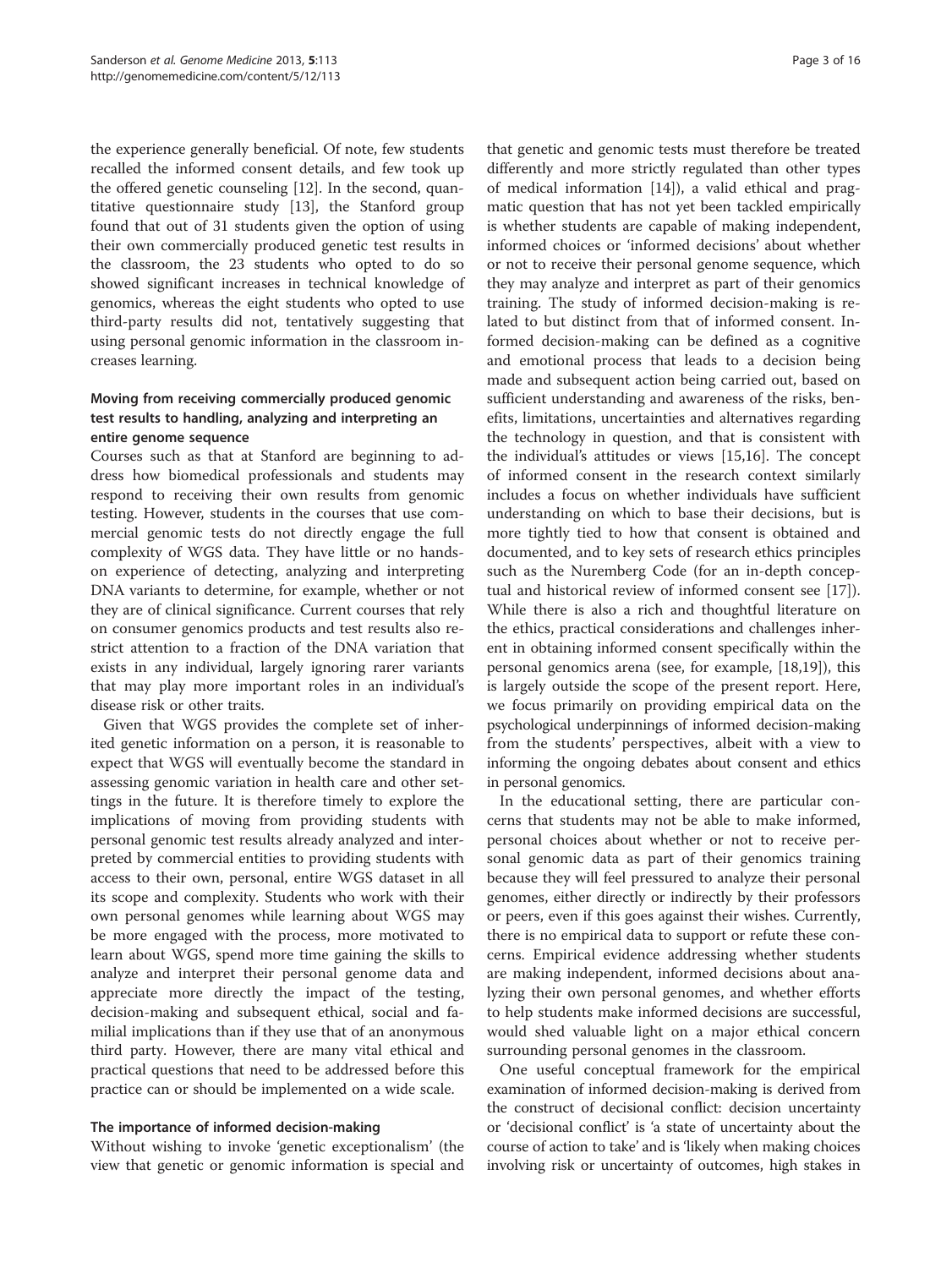terms of potential gains and losses, the need to make value tradeoffs in selecting a course of action, and anticipated regret over the positive aspects of rejected options' [[20](#page-15-0)]. In this model, factors hypothesized to contribute to an individual's decisional conflict include lack of information, unclear values, skill deficits in making or implementing decisions, emotional distress and critically 'perceived pressures from important others who are imposing their views.' O'Connor's Decisional Conflict Scale (DCS) [\[20](#page-15-0)] was developed to assess decision uncertainty particularly with a focus on the effects of informed choice interventions, on the premise that measured reductions in decision uncertainty may be viewed as indicators of informed choice interventions being successful. The DCS provides a useful practical measurement tool for use in empirical research on informed decision-making in personal genomics.

## The present study

With the exception of the two studies published by the Stanford group [[12,13](#page-15-0)], no other empirical data regarding students' actual experiences of obtaining personal genomic data in an educational setting is yet available, either regarding the downstream psychological and educational effects or the upstream issues around informed decision-making. Moreover, no group has yet explored the issues and potential gains to be had by having students analyze their own entire complex WGS datasets rather than handing students already interpreted genomic results. Yet such data will be vital to efforts to determine the cost-benefit ratio of incorporating personal genomics into future educational efforts as costs of sequencing decline.

We therefore set out to explore student views on the use of personal genomics in a two-part genomics course in which students had the option to access, analyze and interpret their own, personal, entire WGS datasets for themselves. We were aware that this was the first time any educational institution had enabled an entire class of students to analyze their own personal genomes, and so adopted a 'first do no harm' position with the course. We exercised great care and caution and placed a major focus on carrying out this study in an ethically responsible way. We deliberately engaged the students in an intensive two and a half week introductory course (26 hours in total) over the summer of 2012 in an effort to ensure the students had ample information on which to base their decisions about moving forward with personal genome sequencing as part of the subsequent advanced course in the fall of 2012, in which they had the option to access, analyze, interpret and keep their own personal genome sequence data. The students also had one and a half months during which to consider their decision before they had blood drawn for WGS, and many support resources were made available to them including genetic counselors both within and outside the institution, and access to the student mental health services.

Our overarching primary aims in this project were twofold. First, we aimed to determine whether the introductory course successfully achieved the goal of helping the students make more informed decisions about whether to proceed with personal genome sequencing for educational purposes in the advanced course. Second, we aimed to explore the educational and psychological impact of the students having had the option of analyzing their personal, entire genome sequence data as part of their advanced genomics training. We also explored the students' attitudes towards WGS more broadly, who they discussed their decision and personal WGS-based results with, and how their views and understanding changed over time. Our overarching conceptual framework for the study is shown in (Additional file [1:](#page-14-0) Figure S1) [\[15,16\]](#page-15-0). In the present paper, we present the results from the first part of the study, that is, the part focused on informed decision-making upstream in the process. Our specific aims here were:

## Aim 1

To describe the baseline attitudes, knowledge, anticipated decisions and degree of informed decision-making regarding obtaining personal WGS in an educational setting, among students at the start of a two-part introductory and advanced genomics course (T1).

## Aim 2

To examine whether the students' attitudes, knowledge, anticipated decisions and degree of informed decisionmaking regarding obtaining personal WGS in an educational setting changed over time between the start and end of the introductory genomics course (T1 to T2).

## Aim 3

To examine whether the students' attitudes, knowledge, anticipated decisions and degree of informed decisionmaking regarding obtaining personal WGS in an educational setting changed over time between the end of the introductory and start of the advanced genomics course (T2 to T3), and who the students had discussed their decision with at T3. We also report the proportion of students who opted to analyze their own versus a thirdparty genome after T3.

We hypothesized that this self-selected group of students would express positive attitudes towards WGS generally and WGS in an educational context specifically, and considerable interest in having their own genomes sequenced, but that their knowledge would be low, when they started the introductory course at baseline (T1). We also hypothesized that their knowledge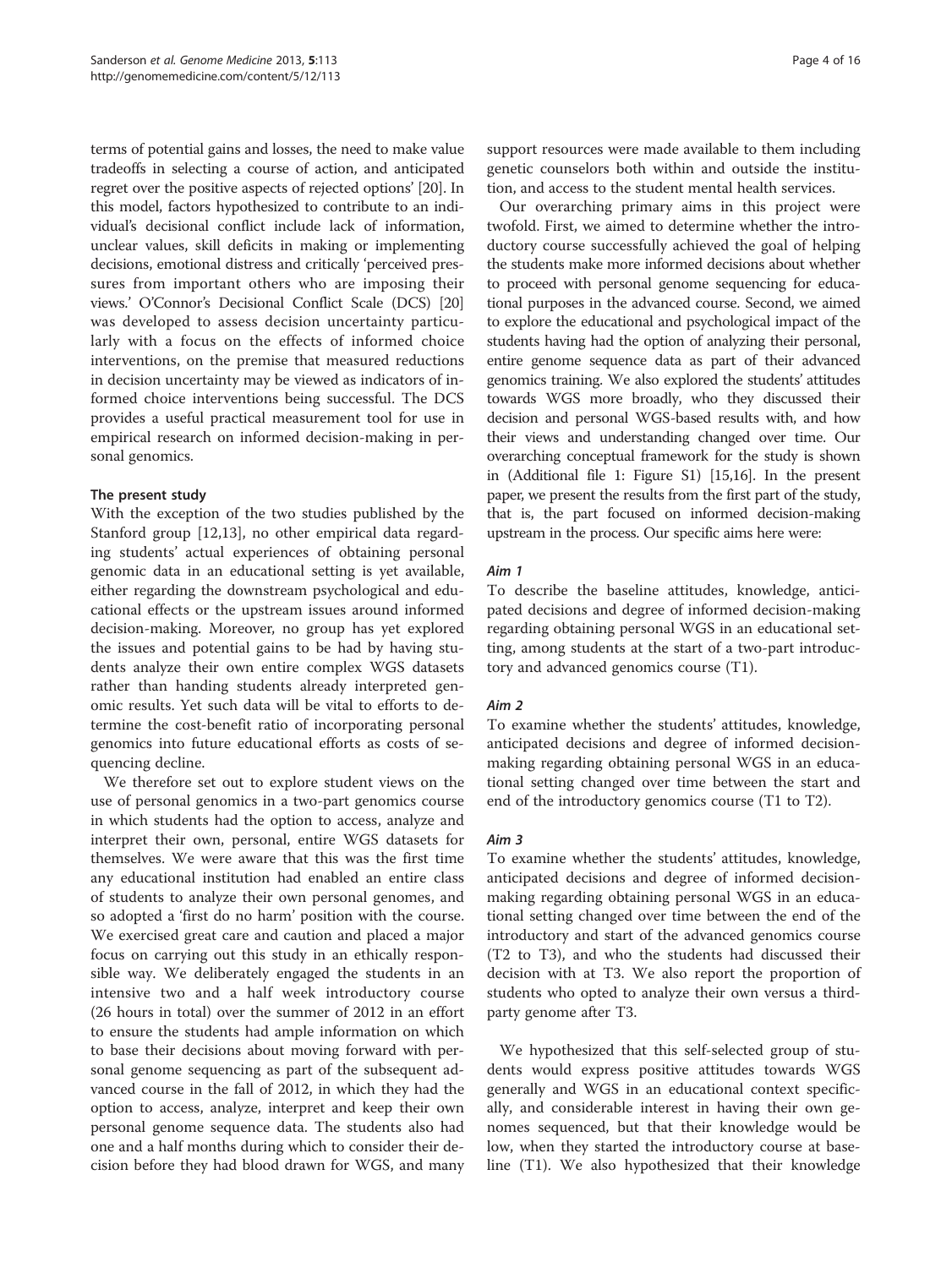would increase between baseline and the end of the introductory course, that their attitudes would become less positive as they learned more about the risks, limitations and uncertainties surrounding WGS technology during the introductory course and that their interest in having their own genomes sequenced would also consequently wane, but that they would feel they were making significantly more informed choices by the end compared to the start of the introductory course (T1 to T2). Finally, we hypothesized that few changes in attitudes, knowledge or interest would be observed between the end of the introductory course and start of the advanced course (T2 to T3). By collecting and comparing data at all three time points (T1, T2 and T3), the study design allowed us to explore whether greater changes were observed in response to the introductory course (that is, between the start and end of the first course, T1 to T2) than might reasonably have been expected simply due to time passing (indicated by the time passing between the end of the first course and the start of the second course, T2 to T3). For completeness and to see whether improvements in informed decision variables were maintained, we also compared responses between the start of the introductory and the start of the advanced courses (T1 to T3). In the present article, we report the results from analyses in which we assessed whether the students made informed decisions, and whether their decisions appeared to be more informed as a consequence of having engaged in the introductory course. We also report the students' attitudes towards WGS more broadly and who they discussed their decision with.

## Methods

#### Study design and procedure

This was a longitudinal cohort study of students enrolled in a two-part introductory and advanced genomics course at the Icahn School of Medicine at Mount Sinai (ISMMS), New York. The introductory course, 'Introduction to human genome sequencing', was offered in July and August 2012, and the advanced course, 'Practical analysis of your personal genome', was offered in the fall semester of 2012. Students completed questionnaires about a range of topics including their attitudes towards the use of personal genomes in the educational setting before and after each course (see Additional file [2](#page-14-0): Figure S2 for a participant flow chart). Through the use of the surveys we attempted to engage the students in the decision-making process about incorporating personal genomes into a genome-sequencing course, and collect input on those factors that had the potential to help or hinder the process. Student views presented in this article were assessed via three paper questionnaire surveys, one before and after the introductory course (see Additional file [3](#page-14-0) for the first questionnaire) and

one before the advanced course (see Additional file [4](#page-14-0) for the second questionnaire). See Additional file [5:](#page-14-0) Table S1 for an overview of all the data collection time points in this study and the measures assessed at each time point.

The course and research study were developed by a multidisciplinary group of experts in genetic counselling, medical genetics, health psychology and bioinformatics. The aim of the introductory genomics course, 'Introduction to human genome sequencing', was to provide the genomic, computing and algorithm fundamentals required to assemble, analyze and interpret WGS data, and appreciation of the potential risks and benefits and the ethical and psychological issues that could be raised (see Additional file [6](#page-14-0) for the introductory course syllabus). During this course, students were also informed that when examining their WGS data during the advanced course, they could exclude data they did not wish to see. This course was a prerequisite for the advanced genomics course. The advanced genomics course, 'Practical analysis of your personal genome', was developed with the aim of providing students with the skills to analyze WGS data, and to carry out a variety of interpretations on these analysis results, including general assessments of genomewide small nucleotide variations, identification of carrier status for variants of known medical significance, characterization of risks of different diseases and identification of high-impact mutations of unknown medical significance (see Additional file [6](#page-14-0) for advanced course syllabus). Throughout the advanced course, students were given the option of analyzing and interpreting either their own WGS data or that of an anonymous donor. Funds for conducting the sequencing were provided by the ISMMS Institute for Genomics and Multiscale Biology, and the personal genome sequence data were provided to the students free of charge.

Medical students, genetic counseling students, residents and fellows who might use the information in their practice or research and PhD students who might apply the information to their research were the target group for the course. The introductory course was advertised as a prerequisite course for the advanced human genome sequencing course in which students could have their own genomes sequenced at no cost to them with instructors blind to their decision to do so or not. Students who completed the introductory course were eligible to enroll on the advanced course and to take part in the research. The research information sheets provided to the students can be found in Additional files [7](#page-14-0), [8](#page-14-0) and [9.](#page-14-0) Further methodological detail can be found in Additional file [10](#page-14-0): Supplementary Methods.

All of the 20 students who started the course were recruited to complete the questionnaires at the outset of the study, and all completed the questionnaires before and after the introductory course. Nineteen of the twenty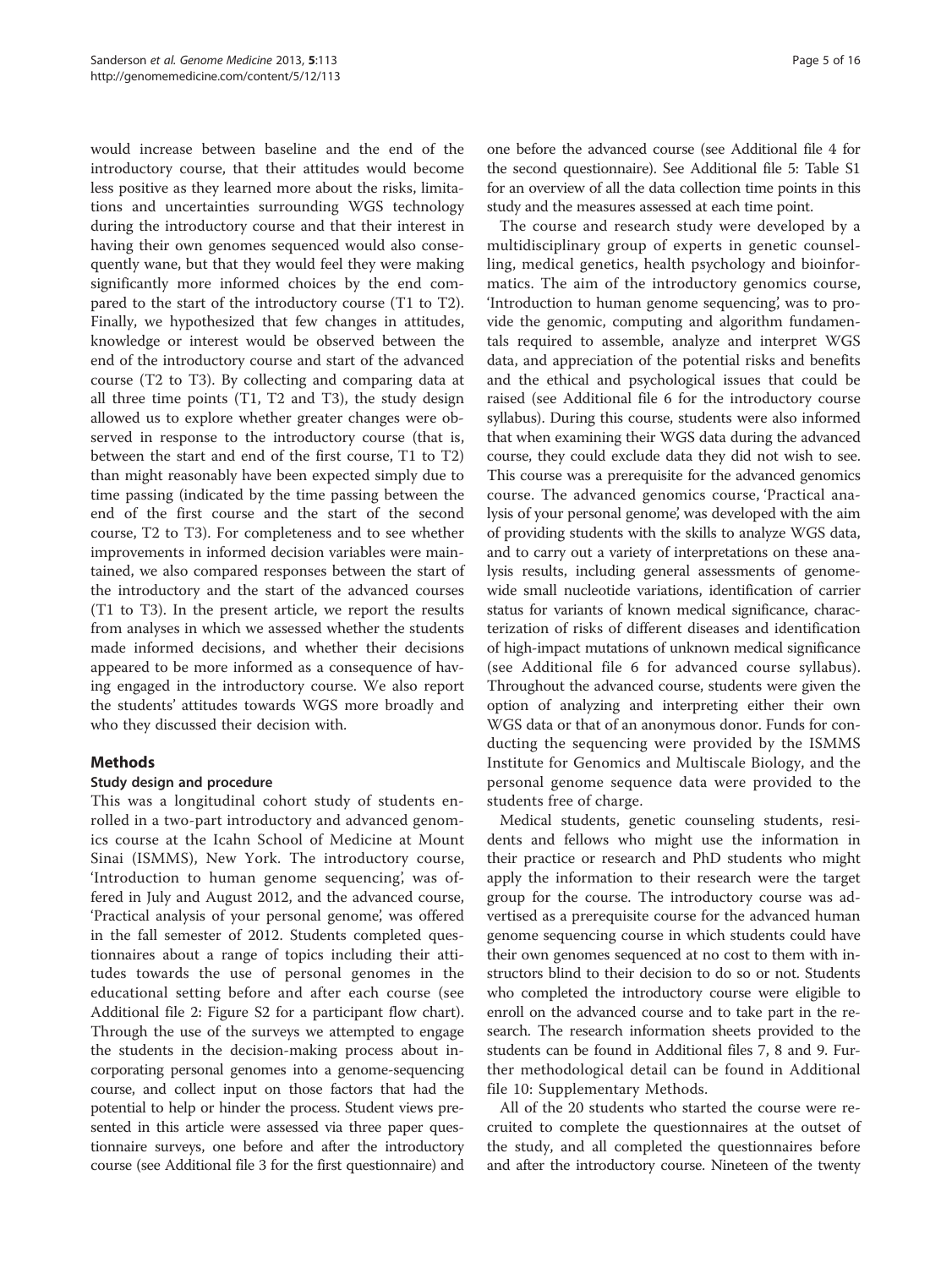students enrolled on the advanced course (one student was unable to attend the mandatory first class of the advanced course and so could not be enrolled). Of the 19 students who were enrolled in the advanced course, all completed the survey at the start of the advanced course. The final sample size for the present study was therefore  $N = 19$ . Five were genetic counseling masters students, three were medical genetics residents, three were MD/PhD students, three were PhD students, two were medical students, two were junior faculty and one was a genetics fellow. Both clinical faculty members used genetics regularly in their work and most but not all of the MD and PhD students had had some prior experience with molecular genetics or genomics in a research context. Ten of the students were male, nine were female.

This research conformed to the Declaration of Helsinki. The dean, the Research Ethics Committee (a separate body to the Institution Review Board (IRB)), which reviews issues that fall outside the remit of the IRB, and the CePORTED (Center for Patient Oriented Research, Training, Education and Development) curriculum committee at ISMMS all approved the study and/or the course. The study was submitted to the IRB, which determined that the sequencing was part of the educational experience and that the research component of the proposal (questionnaires) posed no greater than minimal risk and met criteria for exemption under Category 2 Research involving the use of educational tests or survey procedures. In addition, the course directors consulted the ISMMS general counsel and the Division of Genetics at the New York State Department of Health.

#### Measures

As described in Additional file [5:](#page-14-0) Table S1 and the supplemental methods (Additional file [10\)](#page-14-0), the major classes of primary variables that were assessed in the questionnaires at time points T1, T2 and T3 were: students interest in analyzing their own genome in an educational setting, including intentions, decision and discussion of decision with others; informed decision-making (this was assessed using O'Connor's 2005 Decisional Conflict Scale and five subscales: the informed subscale, the effective decision-making (satisfaction) subscale, the support subscale, the values clarity subscale and the uncertainty subscale); attitudes towards WGS in an educational setting; attitudes towards WGS in general and knowledge regarding how to interpret DNA variants associated with disease risk in a clinical setting. We also present and describe the open-ended comments students provided at the end of the questionnaires at each of the three time points.

#### Statistical analyses

We used Kolmogorov–Smirnov tests to determine that interest, decision, decisional conflict individual items,

attitudes towards WGS in an educational setting and attitudes towards WGS in general were non-normally distributed. The tests showed that decisional conflict scale and subscales results were normally distributed.

The first 'interest' item (which assessed interest in analyzing their own genome with six response options) was recoded so that the 'don't know' and 'it depends' response options were recoded into the midpoint. The scores were therefore:  $1 = no$ , definitely not,  $2 = no$ , probably not, 3 = don't know/it depends, 4 = yes, probably, 5 = yes, definitely. This was done so that the variable could be treated as a continuous variable without discarding the 'don't know' and 'it depends' response options. We described the variable at each time point (T1, T2 and T3) using frequencies, then conducted a non-parametric test to examine changes over time between T1 to T2, T1 to T3 and T2 to T3 because of the clearly highly skewed distribution of this variable at each time point. We used the Wilcoxon signed-rank test because the results were two non-parametric sets of scores from the same participants. We calculated the effect size  $r$  in Excel using the following equation in accordance with Field [\[21](#page-15-0)] (p. 550):

$$
r=Z\div\sqrt{N}
$$

For the 'decision' variable, we ran frequencies to observe and report how many respondents opted for Option 1 (analyze own genome), how many opted for Option 2 (analyze an anonymous genome) and how many did not respond to this question. We then recoded the variable so that the missing data points were recoded into Option 2 (analyze other genome). We then conducted a nonparametric test (Wilcoxon signed-rank test) as the variable was clearly skewed. Effect sizes were calculated as above. We also reported the median for this and all other items apart from the knowledge items. The 15 individual items of the decisional conflict scale (DCS) were also non-normally distributed and so were analyzed using the Wilcoxon signed-rank test as above. Effect sizes were also calculated as above.

The DCS scale and subscale were normally distributed and so changes over time on these measures were assessed using paired samples t-tests. The effect sizes were calculated in Excel using the following equation (Rosenthal [[22](#page-15-0)]) in accordance with Field [[21](#page-15-0)] (p. 332):

$$
r=\sqrt{(t^2\div (t^2+df))}
$$

Attitudes towards WGS in an educational setting were non-normally distributed and so were analyzed using the Wilcoxon signed-rank test as above. Effect sizes were also calculated as previously. Attitudes towards WGS in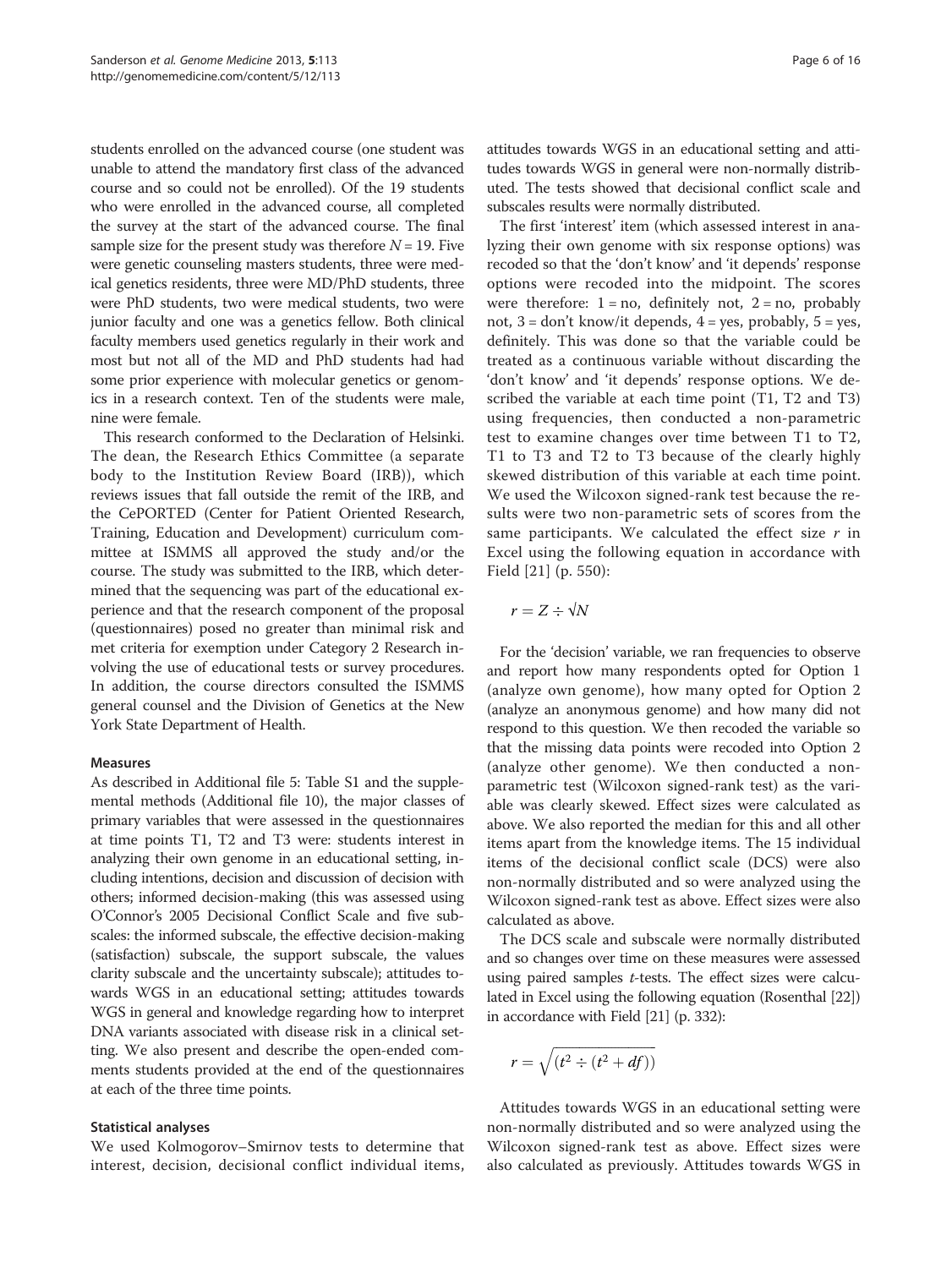general were also non-normally distributed and so were analyzed using Wilcoxon signed-rank tests with effect sizes calculated as above. Knowledge items were dichotomous and were analyzed using Wilcoxon signed-rank tests with effect sizes calculated as above.

Effect sizes were described according to Cohen's criteria of .3 and .5 for a medium and large effect, respectively (Field [\[21\]](#page-15-0), p. 558). All tests were two-tailed and significance values were  $P < 0.05$ . All statistical analyses were conducted using IBM SPSS version 19 (Chicago, IL), with the exception of the effect sizes which were calculated using Excel 2010.

## Results

# Aim 1: To assess key whole genome sequencing decision-related attitudes and knowledge at the start of an introductory genomics course (T1)

Interest and decision

At baseline, 17 of the 19 students selected 'Option 1: I would like to analyze my own genome as part of an advanced WGS course', while the remaining two students selected 'Option 2: I would not like to analyze my own genome as part of an advanced WGS course, and would rather analyze an anonymous donated genome' (see Table [1\)](#page-7-0). Similarly, 17 of the 19 students said that they would 'probably' or 'definitely' want to analyze their own genomes as part of the advanced WGS course when presented with six response options ranging from 'no, definitely not' to 'yes, definitely.' However, it is worth noting that the median response was 'yes, probably' and that only seven students selected 'yes, definitely' at this time point (see time point T1 in Figure [1](#page-9-0)).

#### Decisional conflict (scale and subscales)

At baseline, the mean overall decisional conflict scale score was  $33.9 \pm 18.2$  (range 0.0 to 70.3). This was lower than the cut-off of 37.5 (scores exceeding 37.5 are associated with decision delay or feeling unsure about implementation), but exceeded the cut-off of 25 (scores lower than 25 are associated with implementing decisions), suggesting that the students were experiencing some conflict around their decision regarding whether or not to have their genomes sequenced as part of the advanced WGS course. The mean scores for all five decisional conflict subscales similarly exceeded 25 at baseline (see Table [1](#page-7-0) and Time point 1 in Figure [2\)](#page-10-0).

## Decisional conflict (individual items)

As Figure [3](#page-11-0)A shows, only 47% of the students stated that they were making an 'informed choice' at baseline. Relatedly, only 47% felt they knew the risks of each option, only 42% felt that the decision was easy for them to make and only 53% felt they had enough advice to make a choice. Further, 68% stated that they

knew the benefits of each option. Of the students, 95% (18 out of the 19) stated that they were 'choosing without pressure from others' (see time point T1 in Figures [3B](#page-11-0)–F; also see Table [1\)](#page-7-0).

## Attitudes towards whole genome sequencing in an educational setting

At baseline, 16 of the 19 students believed that analyzing their own genomes as part of the advanced WGS course 'would be useful', and all 19 of the students agreed or strongly agreed that an important reason in favor of using their own genome was to 'satisfy general curiosity'. The students endorsed a number of additional reasons for wanting to analyze their own genomes, including determining if specific diseases run in their family or are DNA based, helping understand principles of human genetics and enhancing their understanding of what a patient may learn or experience by having their genomes sequenced (see Additional file [5](#page-14-0): Table S2). Sixteen students agreed or strongly agreed that they would see this as an opportunity to get a service that they would not ordinarily get if they had to pay full price. Only two students stated that they would be concerned that their professors 'would know who took up the offer of testing and who did not'. Some additional concerns were endorsed, with ten students expressing concern about privacy or risks to privacy, and 15 students expressing concern that they might get some results that would be disturbing. See Additional file [5](#page-14-0): Table S2 for the complete results regarding attitudes towards WGS in an educational setting at baseline.

#### Attitudes towards whole genome sequencing in general

Students had wide-ranging general views regarding WGS (see Additional file [5:](#page-14-0) Table S3). For example, a majority of the students felt that results of WGS would influence health-care decisions, but none of the students agreed that 'most people can accurately interpret WGS results'. Fewer than half agreed that WGS results would be useful to a physician. In line with the decisional conflict items, only 11 of the 19 students reported that they understood the risks and benefits of getting personal WGS done (see Additional file [5:](#page-14-0) Table S3).

#### Knowledge

Fewer than half of the students correctly interpreted the information provided in the clinical scenarios that were used to assess knowledge, indicating low levels of knowledge at baseline (Additional file [5:](#page-14-0) Table S4). Scores were similarly low on the other knowledge measures assessing what factors influenced their understanding and how they would counsel a patient (Additional file [5](#page-14-0): Table S4).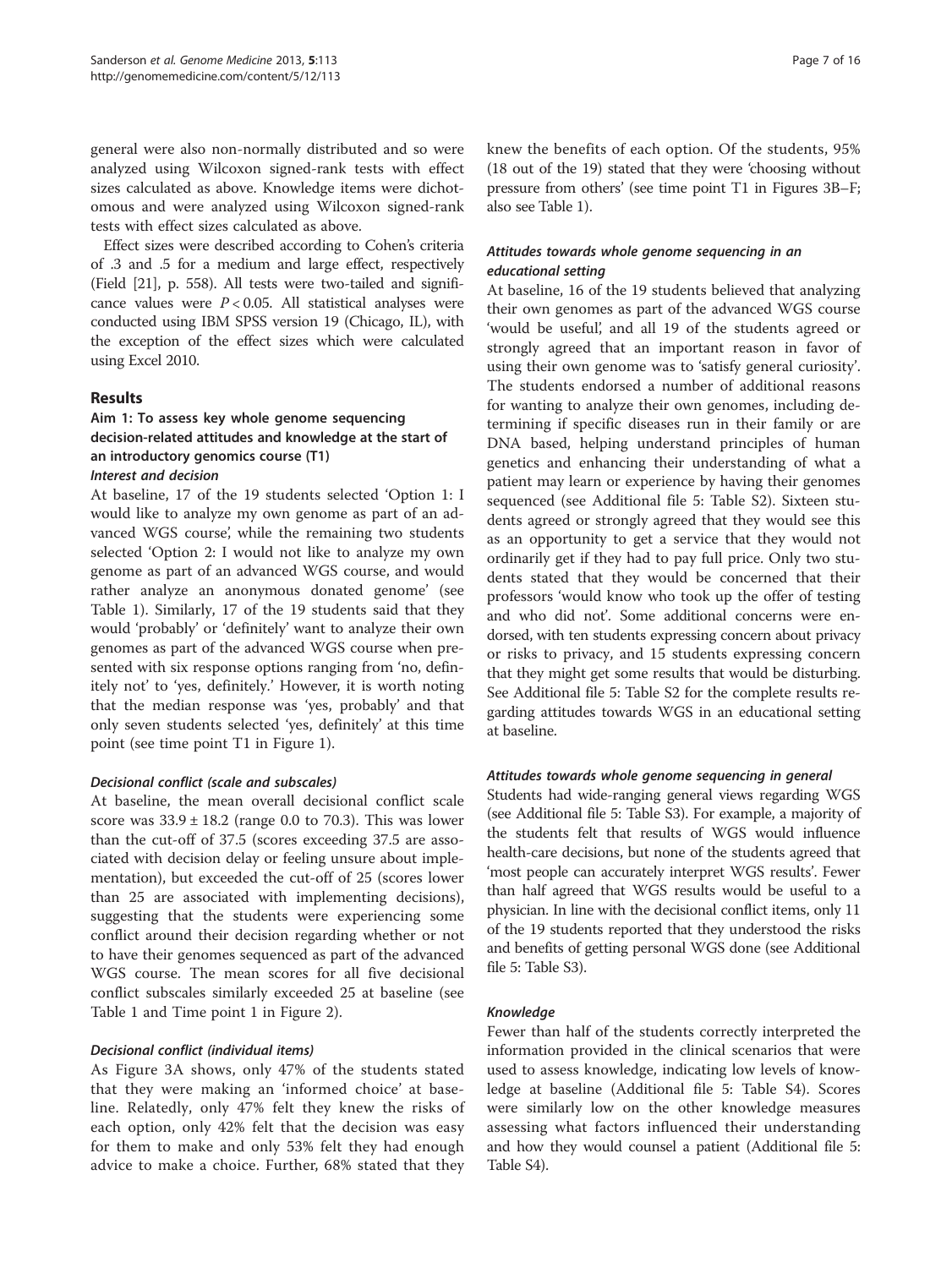#### <span id="page-7-0"></span>Table 1 Students' interest in analyzing their own genomes in an educational setting

| $N = 19$                                                                                | <b>Response options</b>                                                                                                                                  | T1            | T <sub>2</sub>  | T <sub>3</sub>  | Significance <sup>c</sup>                  |                                            |                                            |
|-----------------------------------------------------------------------------------------|----------------------------------------------------------------------------------------------------------------------------------------------------------|---------------|-----------------|-----------------|--------------------------------------------|--------------------------------------------|--------------------------------------------|
| Interest/decision                                                                       |                                                                                                                                                          | N(%           | N(%)            | N(%)            | T1 to $T2^a$                               | T1 to $T3^a$                               | T <sub>2</sub> to $T3^a$                   |
| Would you want to analyze your                                                          | No, definitely not                                                                                                                                       | $0(0\%)$      | $0(0\%)$        | $0(0\%)$        | $z = -1.41$ , $P = 0.16$ ,<br>$r = -0.32$  | $z = -2.46$ , $P = 0.014$ ,<br>$r = -0.56$ | $z = -2.24$ , $P = 0.025$ ,<br>$r = -0.51$ |
| own genome as part of an<br>advanced WGS course?                                        | No, probably not                                                                                                                                         | 2 (10.5%)     | $0(0\%)$        | $0(0\%)$        |                                            |                                            |                                            |
|                                                                                         | Don't know/It depends                                                                                                                                    | $0(0\%)$      | 2 (10.5%)       | $0(0\%)$        |                                            |                                            |                                            |
|                                                                                         | Yes, probably                                                                                                                                            | 10 (52.6%)    | 7 (36.8%)       | 6 (31.6%)       |                                            |                                            |                                            |
|                                                                                         | Yes, definitely                                                                                                                                          | 7 (36.8%)     | 10 (52.6%)      | 13 (68.4%)      |                                            |                                            |                                            |
|                                                                                         | Median                                                                                                                                                   | Yes, probably | Yes, definitely | Yes, definitely |                                            |                                            |                                            |
| At this point, which of the following<br>options would you prefer? Please<br>check one. | Option 1: I would like to analyze<br>my own genome as part of an<br>advanced WGS course.                                                                 | 17 (89.5%)    | 18 (94.7%)      | 18 (94.7%)      | $z = -1.41$ , $P = 0.16$ ,<br>$r = -0.32$  | $z = -0.58$ , $P = 0.56$ ,<br>$r = -0.13$  | $z = -1.00$ , $P = 0.32$ ,<br>$r = -0.23$  |
|                                                                                         | Option 2: I would not like to<br>analyze my own genome as<br>part of an advanced WGS course,<br>and would rather analyze an<br>anonymous donated genome. | 2 (10.5%)     | $0(0\%)$        | $0(0\%)$        |                                            |                                            |                                            |
|                                                                                         | [Participant did not check<br>either option]                                                                                                             | $0(0\%)$      | $1(5.3\%)$      | $1(5.3\%)$      |                                            |                                            |                                            |
| Decisional conflict: individual items (agree/strongly agree)                            |                                                                                                                                                          | N(%)          | N(%)            | N(%)            | T1 to $T2^a$                               | T1 to $T3^a$                               | T <sub>2</sub> to $T3^a$                   |
| I know which options are available to me.                                               |                                                                                                                                                          | 17 (89.5%)    | 19 (100%)       | 18 (94.7%)      | $z = -1.90$ , $P = 0.058$ ,                | $z = -2.45$ , $P = 0.014$ ,                | $z = 0.00$ , $P = 0.99$ ,                  |
| Median                                                                                  |                                                                                                                                                          | Agree         | Strongly agree  | Strongly agree  | $r = -0.44$                                | $r = -0.56$                                | $r = 0.00$                                 |
| I know the benefits of each option.                                                     |                                                                                                                                                          | 13 (68.4%)    | 18 (94.7%)      | 18 (94.7%)      | $z = -2.57$ , $P = 0.010$ ,<br>$r = -0.59$ | $z = -3.00, P = 0.003,$<br>$r = -0.69$     | $z = -2.00$ , $P = 0.046$ ,<br>$r = -0.46$ |
| Median                                                                                  |                                                                                                                                                          | Agree         | Agree           | Strongly agree  |                                            |                                            |                                            |
| I know the risks of each option.                                                        |                                                                                                                                                          | 9 (47.4%)     | 17 (89.5%)      | 18 (94.7%)      | $z = -2.86$ , $P = 0.004$ ,<br>$r = -0.66$ | $z = -3.41, P = 0.001,$<br>$r = -0.78$     | $z = -1.34$ , $P = 0.18$ ,<br>$r = 0.31$   |
| Median                                                                                  |                                                                                                                                                          | Neither       | Agree           | Agree           |                                            |                                            |                                            |
| I am clear about which benefits matter most to me.                                      |                                                                                                                                                          | 10 (55.6%)    | 16 (84.2%)      | 18 (94.7%)      | $z = -2.51$ , $P = 0.012$ ,<br>$r = -0.58$ | $z = -2.80, P = 0.005,$<br>$r = -0.64$     | $z = -0.38$ , $P = 0.71$ ,<br>$r = -0.08$  |
| Median                                                                                  |                                                                                                                                                          | Agree         | Agree           | Agree           |                                            |                                            |                                            |
| I am clear about which risks matter most.                                               |                                                                                                                                                          | 9 (47.4%)     | 16 (84.2%)      | 17 (89.5%)      | $z = -2.41$ , $P = 0.016$ ,<br>$r = -0.55$ | $z = -2.38$ , $P = 0.017$ ,<br>$r = -0.55$ | $z = -0.07$ , $P = 0.94$ ,<br>$r = -0.02$  |
| Median                                                                                  |                                                                                                                                                          | Neither       | Agree           | Agree           |                                            |                                            |                                            |
| I am clear about which is more important to me<br>(the benefits or the risks).          |                                                                                                                                                          | 11 (57.9%)    | 16 (84.2%)      | 17 (89.5%)      | $z = -1.51$ , $P = 0.13$ ,<br>$r = -0.35$  | $z = -2.23$ , $P = 0.026$ ,<br>$r = -0.53$ | $z = -1.67$ , $P = 0.096$ ,<br>$r = 0.38$  |
| Median                                                                                  |                                                                                                                                                          | Agree         | Agree           | Agree           |                                            |                                            |                                            |
| I have enough support from others to make a choice.                                     |                                                                                                                                                          | 10 (52.6%)    | 18 (94.7%)      | 15 (78.9%)      | $z = -2.88$ , $P = 0.004$ ,                | $z = -2.12$ , $P = 0.034$ ,                | $z = -0.92$ , $P = 0.36$ ,                 |
| Median                                                                                  |                                                                                                                                                          | Agree         | Agree           | Agree           | $r = -0.66$                                | $r = -0.49$                                | $r = -0.21$                                |
| I am choosing without pressure from others.                                             |                                                                                                                                                          | 18 (94.7%)    | 17 (89.5%)      | 17 (89.5%)      | $z = -0.63$ , $P = 0.53$ ,<br>$r = -0.14$  | $z = -0.82$ , $P = 0.41$ ,<br>$r = 2.25$   | $z = 0.00$ , $P = 0.99$ ,<br>$r = 0.00$    |
| Median                                                                                  |                                                                                                                                                          | Agree         | Strongly agree  | Strongly agree  |                                            |                                            |                                            |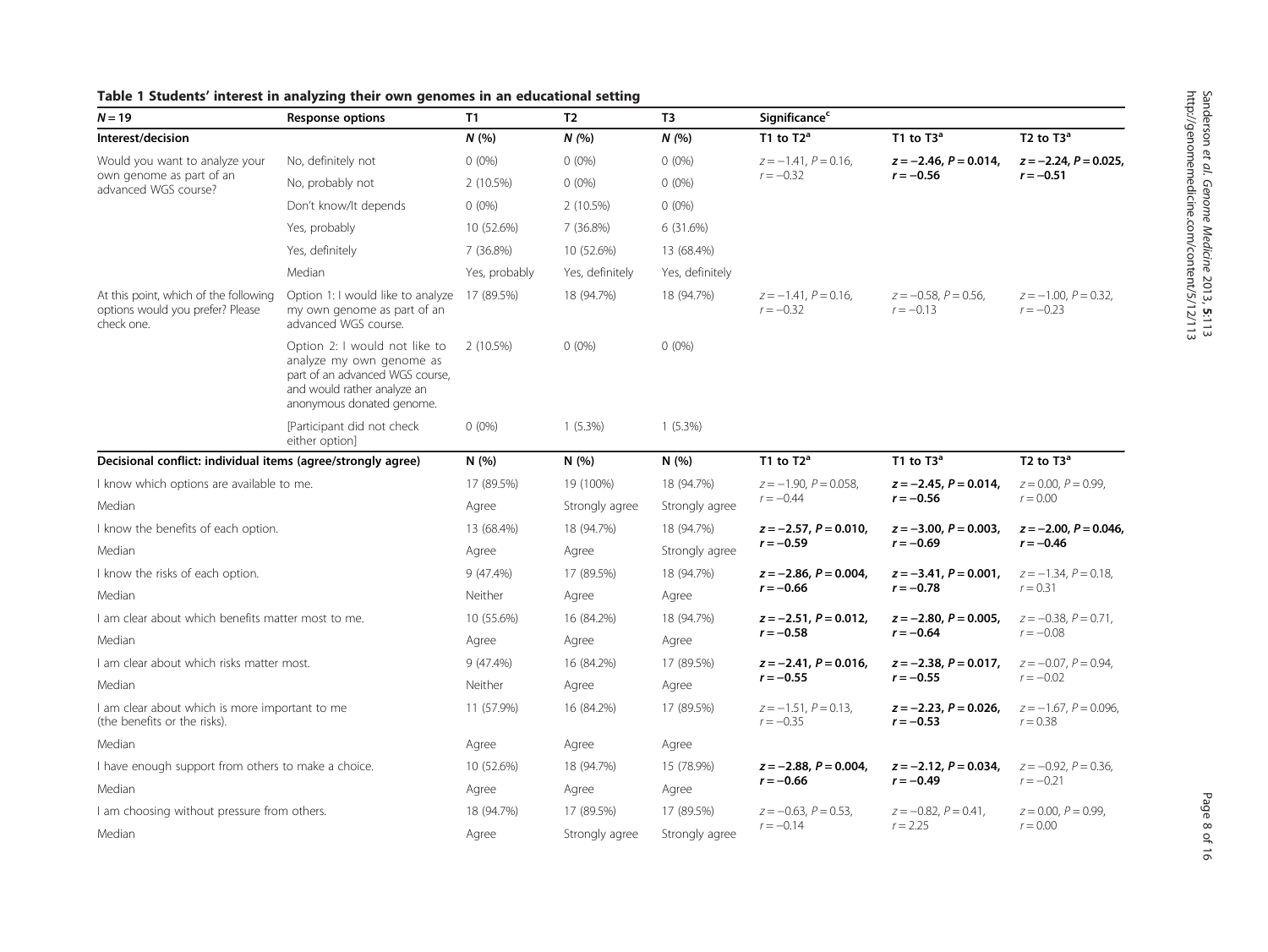| Table 1 Students' interest in analyzing their own genomes in an educational setting (Continued) |  |  |  |
|-------------------------------------------------------------------------------------------------|--|--|--|
|                                                                                                 |  |  |  |

| I have enough advice to make a choice.            | 10 (52.6%)                      | 14 (73.7%)                      | 17 (89.5%)                      | $z = -2.44$ , $P = 0.015$ ,                                                                               | $z = -3.09$ , $P = 0.002$ ,                                                 | $z = -1.73$ , $P = 0.083$ ,                 |
|---------------------------------------------------|---------------------------------|---------------------------------|---------------------------------|-----------------------------------------------------------------------------------------------------------|-----------------------------------------------------------------------------|---------------------------------------------|
| Median                                            | Agree                           | Agree                           | Agree                           | $r = -0.56$                                                                                               | $r = -0.71$                                                                 | $r = -0.40$                                 |
| I feel sure about what to choose.                 | 11 (57.9%)                      | 13 (68.4%)                      | 15 (78.9%)                      | $z = -1.21$ , $P = 0.23$ ,                                                                                | $z = -1.96$ , $P = 0.051$ ,<br>$r = 0.45$                                   | $z = -1.16$ , $P = 0.25$ ,<br>$r = -0.27$   |
| Median                                            | Agree                           | Agree                           | Agree                           | $r = -0.28$                                                                                               |                                                                             |                                             |
| This decision is easy for me to make.             | 8 (42.1%)                       | 12 (63.2%)                      | 13 (68.4%)                      | $z = -1.73$ , $P = 0.083$ ,                                                                               | $z = -2.51, P = 0.012,$<br>$r = 4.36$                                       | $z = -1.40$ , $P = 0.16$ ,<br>$r = -0.32$   |
| Median                                            | Neither                         | Agree                           | Agree                           | $r = -0.40$                                                                                               |                                                                             |                                             |
| I feel I have made an informed choice.            | $9(47.4\%)$                     | 16 (84.2%)                      | 19 (100%)                       | $z = -2.88$ , $P = 0.004$ ,                                                                               | $z = -2.97, P = 0.003,$<br>$r = -0.68$                                      | $z = -1.13$ , $P = 0.26$ ,<br>$r = -0.26$   |
| Median                                            | Neither                         | Agree                           | Agree                           | $r = -0.66$                                                                                               |                                                                             |                                             |
| My decision shows what is important to me.        | 12 (63.2%)                      | 18 (94.7%)                      | 15 (78.9%)                      | $z = -2.39$ , $P = 0.017$ ,                                                                               | $z = -2.33$ , $P = 0.020$ ,<br>$r = 4.36$                                   | $z = -0.38$ , $P = 0.71$ ,<br>$r = 0.08$    |
| Median                                            | Agree                           | Agree                           | Agree                           | $r = -0.55$                                                                                               |                                                                             |                                             |
| I expect to stick with my decision.               | 14 (73.7%)                      | 15 (78.9%)                      | 17 (89.5%)                      | $z = -0.92$ , $P = 0.36$ ,                                                                                | $z = -2.17$ , $P = 0.030$ ,<br>$r = 0.50$                                   | $z = -1.13$ , $P = 0.26$ ,<br>$r = -0.26$   |
| Median                                            | Agree                           | Agree                           | Strongly agree                  | $r = -0.21$                                                                                               |                                                                             |                                             |
| I am satisfied with my decision.                  | 12 (63.2%)                      | 15 (78.9%)                      | 17 (89.5%)                      | $z = -2.65$ , $P = 0.008$ ,                                                                               | $z = -2.71$ , $P = 0.007$ ,                                                 | $z = -1.00$ , $P = 0.32$ ,                  |
|                                                   |                                 |                                 |                                 |                                                                                                           | $r = 0.62$                                                                  | $r = -0.23$                                 |
| Median                                            | Agree                           | Agree                           | Agree                           | $r = -0.61$                                                                                               |                                                                             |                                             |
| Decisional conflict: overall scale and subscales  | Mean (SD),<br>range             | Mean (SD),<br>range             | Mean (SD),<br>range             | T1 to $T2^b$                                                                                              | T1 to $T3^b$                                                                | T <sub>2</sub> to T <sub>3</sub> b          |
| Overall decisional conflict scale                 | 33.88 (18.18), 0.00<br>to 70.31 | 19.82 (14.24), 0.00<br>to 46.88 | 16.61 (14.55), 0.00<br>to 43.75 | $t(18) = 3.99$ , $P = 0.001$ , $t(18) = 4.83$ , $P < 0.001$ , $t(18) = 1.72$ , $P = 0.10$ ,<br>$r = 0.69$ | $r = 0.75$                                                                  | $r = 0.38$                                  |
| Subscales:                                        |                                 |                                 |                                 |                                                                                                           |                                                                             |                                             |
| Informed subscale                                 | 31.14 (21.31), 0.00<br>to 75.00 | 15.35 (12.19), 0.00<br>to 41.67 | 12.28 (13.99), 0.00<br>to 50.00 | $t(18) = 3.66, P = 0.002,$<br>$r = 0.65$                                                                  | $t(18) = 4.88$ , $P < 0.001$ , $t(18) = 1.79$ , $P = 0.090$ ,<br>$r = 0.75$ | $r = 0.39$                                  |
| Effective decision-making (satisfaction) subscale | 31.58 (19.82), 0.00<br>to 68.75 | 19.08 (15.23), 0.00<br>to 50.00 | 16.12 (15.63), 0.00<br>to 43.75 | $t(18) = 3.78$ , $P = 0.001$ ,<br>$r = 0.67$                                                              | $t(18) = 4.00$ , $P = 0.001$ , $t(18) = 1.18$ , $P = 0.25$ ,<br>$r = 0.69$  | $r = 0.27$                                  |
| Support subscale                                  | 31.13 (17.97), 0.00<br>to 66.67 | 16.67 (14.43), 0.00<br>to 50.00 | 15.79 (17.10), 0.00<br>to 50.00 | $t(18) = 3.43, P = 0.003,$<br>$r = 0.63$                                                                  | $t(18) = 3.36, P = 0.003,$<br>$r = 0.62$                                    | $t(18) = 0.36, P = 0.73,$<br>$r = 0.08$     |
| Values clarity subscale                           | 35.09 (24.78), 0.00<br>to 75.00 | 20.18 (15.79), 0.00<br>to 50.00 | 17.11 (15.08), 0.00<br>to 50.00 | $t(18) = 2.79, P = 0.012,$<br>$r = 0.55$                                                                  | $t(18) = 3.23, P = 0.005,$<br>$r = 0.61$                                    | $t(18) = 0.94$ , $P = 0.36$ ,<br>$r = 0.22$ |

<sup>a</sup>Differences assessed using Wilcoxon signed-rank test.<br><sup>b</sup>Differences assessed using paired samples *t*-tests.

 $c_{\text{Bold}}$  text in the Significance column highlights results that were significant at the  $P < 0.05$  level.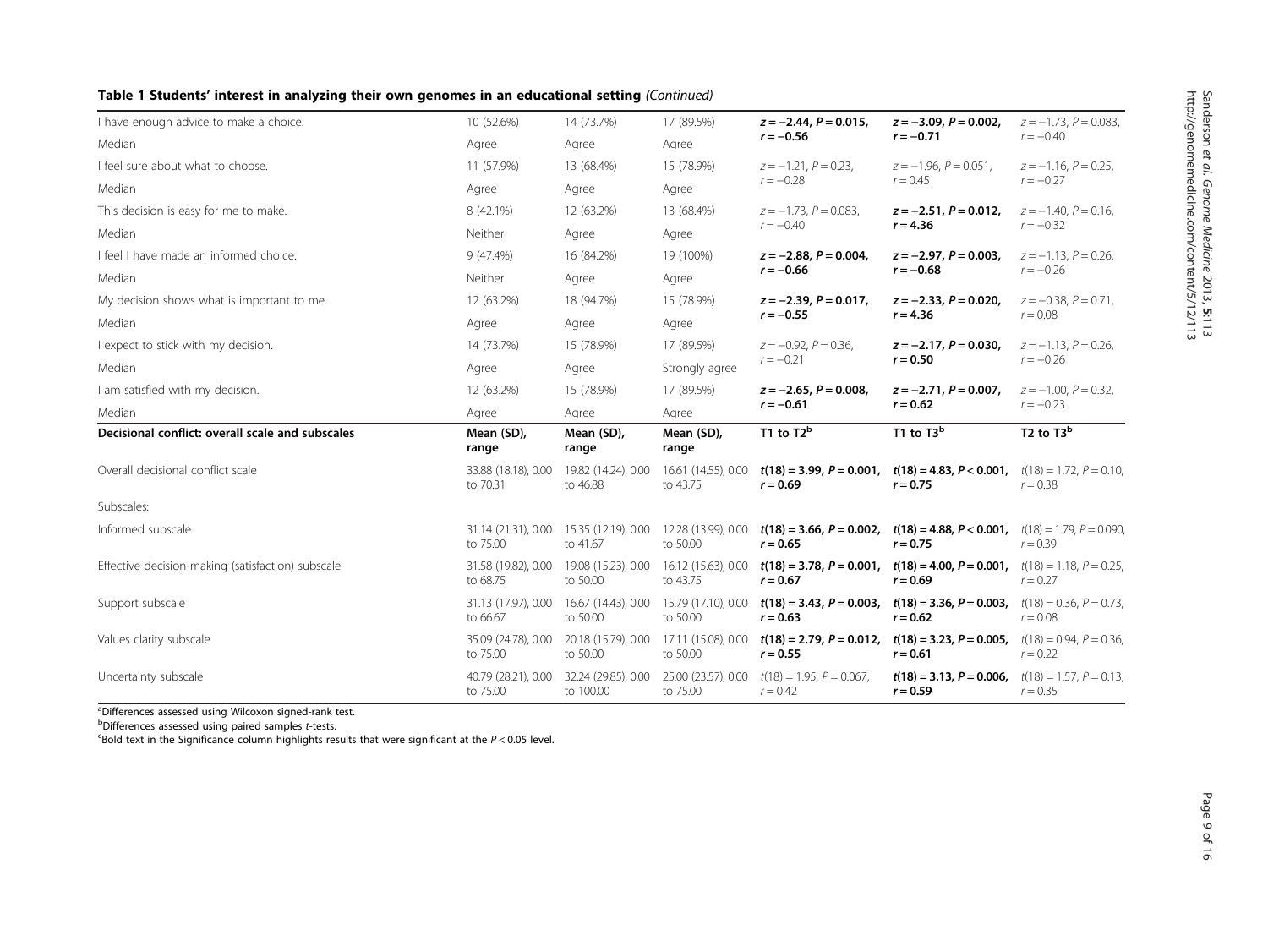<span id="page-9-0"></span>

# Aim 2: To assess changes over time in key decision-related attitudes and knowledge between the start and end of an introductory genomics course (T1 to T2)

## Interest and decision

At the end of the introductory course, ten students stated that they would 'definitely' like to analyze their own genomes, compared to the seven students who stated this at baseline. This was not a statistically significant change, although it is worth noting that this was nonetheless a medium effect size  $(z = -1.41, P = 0.16, r = 0.32)$ . See Table [1](#page-7-0) for the full interest/decision results.

#### Decisional conflict (scale and subscales)

There was a significant decrease between baseline and the end of the introductory course (T1 to T2) in decisional conflict overall, and the effect size was large  $(t(20) = 3.66$ ,  $P = 0.002$ ,  $r = 0.69$ ). Similarly, there were significant changes between T1 and T2 on four of the five decisional conflict subscales, all with large effect sizes with  $r > 0.5$ , indicating that the students felt significantly more informed, more satisfied and more supported and had greater clarity about their values after compared to before the introductory course (see Figure [2](#page-10-0)). There was also a medium effect size for the uncertainty subscale, although this did not reach statistical significance (see Table [1](#page-7-0)).

## Decisional conflict (individual items)

Also as shown in Table [1,](#page-7-0) examination of the individual decisional conflict items revealed that there were several significant shifts between T1 and T2. For example, the proportion of students who stated they were making 'an

informed choice' increased from 47% at the start of the introductory course to 84% at the end of the introductory course ( $z = -2.88$ ,  $P = 0.004$ ,  $r = -0.66$ ). Similarly, the proportion who stated that they knew 'the risks' increased from 47% to 90% ( $z = -2.86$ ,  $P = 0.004$ ,  $r = -0.66$ ) (see also Figure [3\)](#page-11-0).

## Attitudes towards whole genome sequencing in an educational setting

The students' attitudes towards WGS in an educational setting mainly did not change significantly during the introductory course. However, there were a few notable exceptions. By the end of the introductory course, fewer students were concerned about privacy  $(z = -2.39, z = 0.39)$  $P = 0.017$ ,  $r = 0.55$ ) and fewer were concerned that people would find out genetic or health information about them  $(z = -2.49, P = 0.013, r = 0.57)$ . Also, a greater number of students believed that their own results would help them understand genetic concepts better than someone else's results ( $z = -2.12$ ,  $P = 0.034$ ,  $r = 0.49$ ). (See Additional file [5](#page-14-0): Table S2).

#### Attitudes towards whole genome sequencing in general

As shown in (Additional file [5:](#page-14-0) Table S3), the students' attitudes towards WGS in general also did not change significantly during the introductory course, with the exception that significantly more students felt that they understood the risks and benefits of personal genome sequencing by the end of the course  $(z = -2.71, P = 0.007,$  $r = 0.62$ ). The observed changes were largely maintained over time, in that the differences remained significant in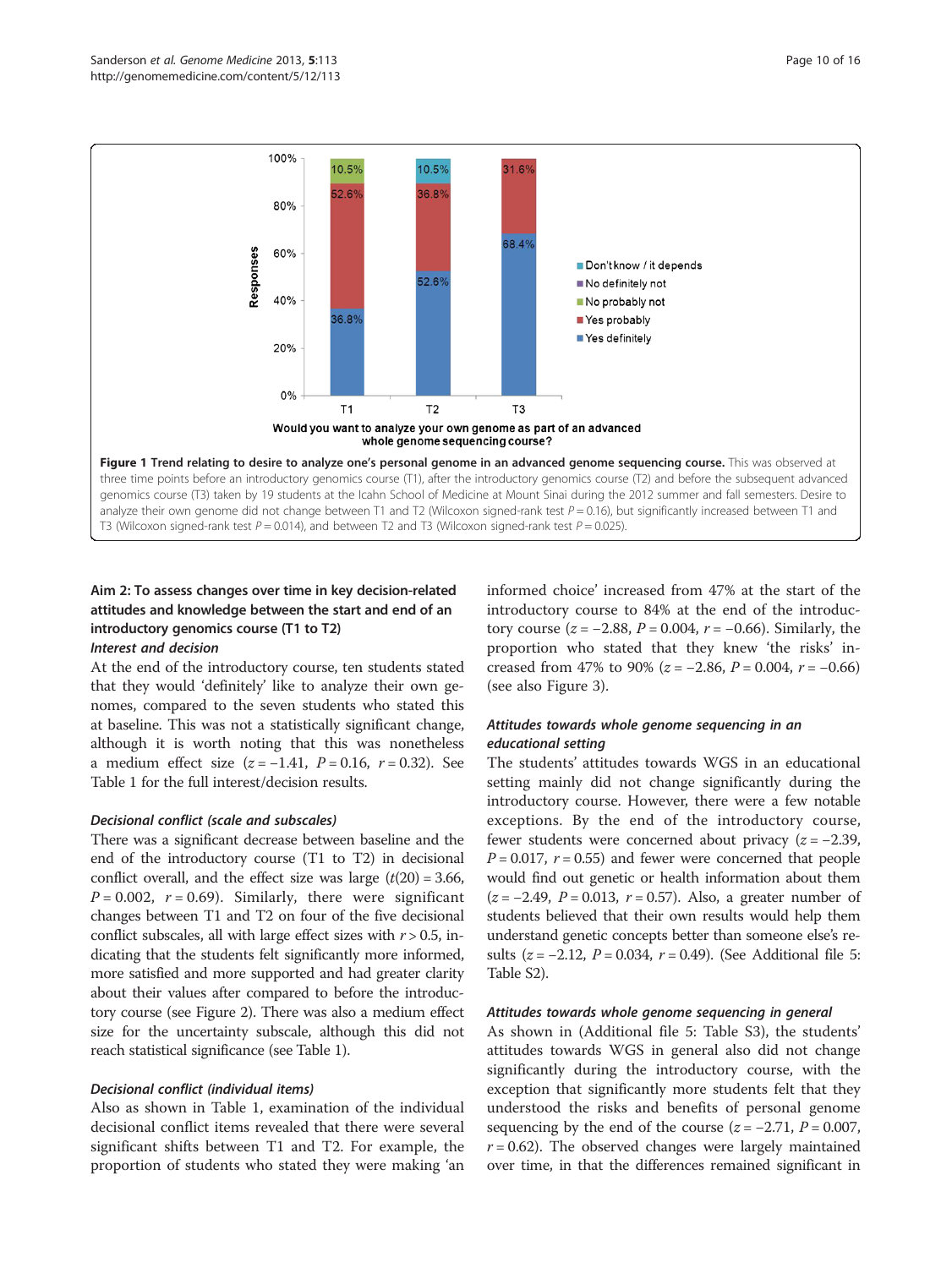<span id="page-10-0"></span>

Figure 2 Trends relating to decisional conflict overall scale and five subscales about using one's personal genome in an advanced genome sequencing course. These were observed as part of a two-part genomics course taken by 19 students at the Icahn School of Medicine at Mount Sinai in 2012. All P values were calculated using paired samples t-tests. Lower scores indicate lower levels of decisional conflict. Scores are means with standard error bars displayed. (A) Decisional conflict about whether or not to get one's own genome sequenced decreased over time between T1 and T2 (P < 0.001) and T1 and T3 (P < 0.001). The difference was not significant between T2 and T3 (P = 0.10). (B) Scores on the informed subscale decreased between T1 and T2 ( $P = 0.002$ ) and between T1 and T3 ( $P < 0.001$ ) indicating students felt more informed at T2 and T3 than they did at T1. (C) Scores on the effective decision-making subscale decreased between T1 and T2 ( $P = 0.001$ ) and between T1 and T3  $(P = 0.001)$ , indicating students felt more satisfied with their decisions at T2 and T3 than they did at T1. (D) Scores on the support subscale decreased between T1 and T2 (P = 0.003) and between T1 and T3 (P = 0.003), indicating students felt more supported at T2 and T3 than they did at T1. (E) Scores on the values clarity subscale decreased between T1 and T2 ( $P = 0.012$ ) and between T1 and T3 ( $P = 0.005$ ), indicating students felt greater clarity about their values at T2 and T3 than they did at T1. (F) Scores on the uncertainty subscale decreased between T1 and T3 ( $P = 0.006$ ), indicating students felt less uncertainty about their decisions at T3 than they did at T1.

the analyses comparing the start of the introductory course with the start of the advanced course (T1 to T3; see Additional file [5](#page-14-0): Table S3).

## Knowledge

Knowledge regarding interpretation of clinically presented genomic test results did not change from before to after the introductory course (see Additional file [5:](#page-14-0) Table S4).

## Aim 3: To assess changes over time in key decision-related attitudes and knowledge between the end of an introductory course and start of an advanced genomics course (T2 to T3)

As shown in Table [1](#page-7-0), Additional file [5](#page-14-0): Tables S2, S3 and S4, and Figures 2 and [3](#page-11-0), there were few changes over time between the end of the introductory and start of the advanced genomics course (T2 to T3). When asked with whom they had discussed their decision about

whether to get their genome sequenced, 12 students stated they had discussed the decision with their friends, ten with their spouse or significant other, eight with their mother and two with a genetic counselor (see Table [2\)](#page-12-0). All of the students stated that they 'probably' or 'definitely' intended to have blood drawn for genome sequencing and to analyze their genome sequence as part of the advanced course. Seven students stated that they 'probably' or 'definitely' were going to talk to a genetic counselor about their decision. Based on the course records, all 19 of the students subsequently chose to have blood drawn and analyze their own genome data as part of the advanced course, and only two students talked to a genetic counselor prior to making this decision (see Table [2](#page-12-0)).

#### Students' responses to open-ended comments section

Here we briefly describe the students' responses to the open-ended comments sections at the end of each of the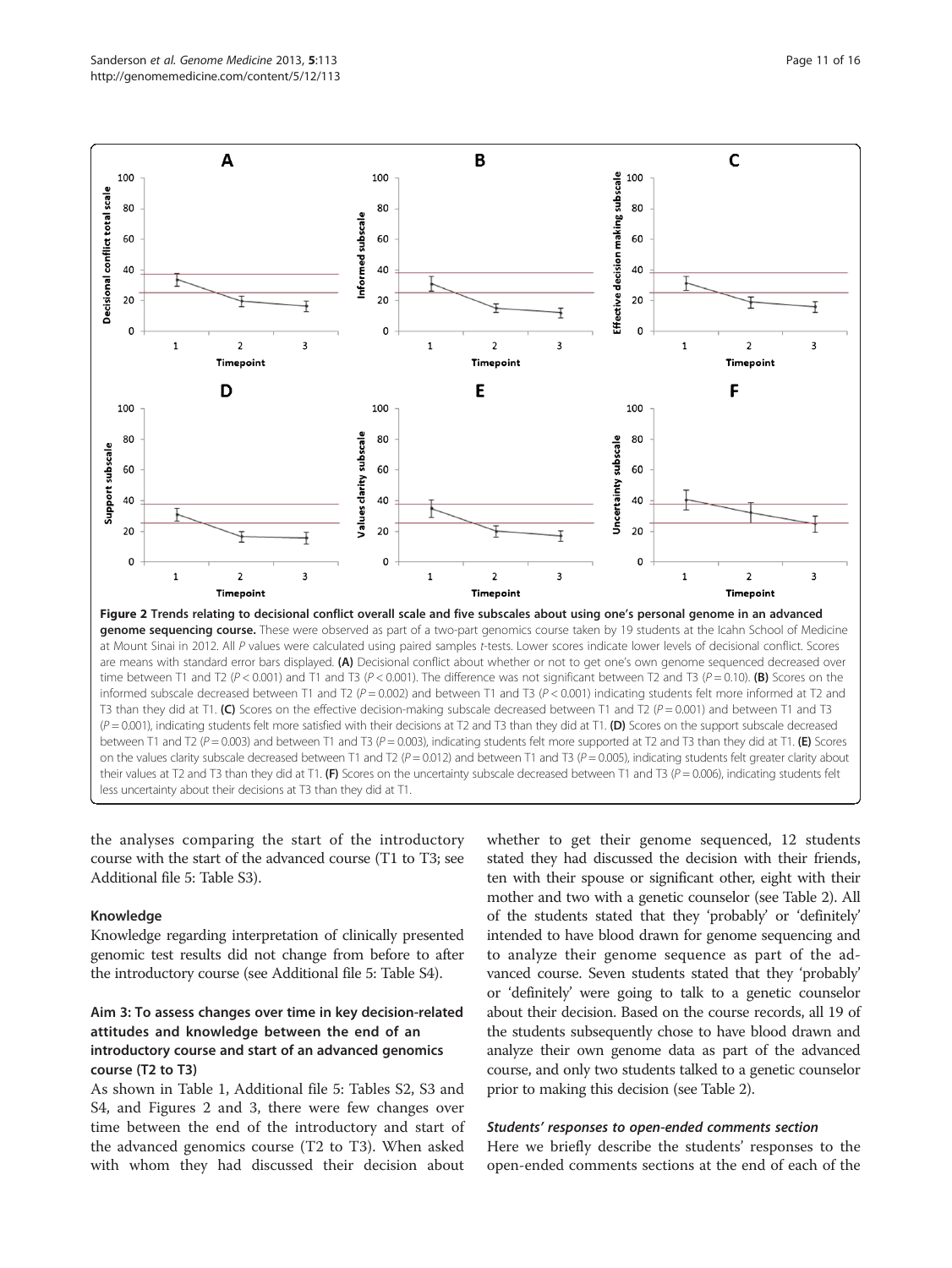<span id="page-11-0"></span>

three questionnaires, focusing particularly on responses related to the students' views on personal WGS.

At the beginning of the introductory course (T1), students' responses to the open-ended comments section of the questionnaire reflected two main themes: concerns about personal WGS (expressed by four students) and questions about personal WGS (expressed by three students). The concerns largely mapped onto those listed in the quantitative part of the questionnaire, and included concerns about treatments or cures for many genetic diseases being unavailable, privacy and who would have access to the WGS results and implications for life insurance. One student particularly expressed fear of detecting predisposition to disease, while another thought that analyzing their own genome might not be more educational and could be disturbing. Specific questions raised included whether genetic counselling would be available before or after personal WGS, whether course directors would know the results of personal WGS and whether an information letter would be provided for family members.

At the end of the introductory course (T2), some students again raised concerns about personal WGS (three students in total), including concerns about privacy and ownership of data. One student in particular stated that the decision to sequence their own genome or not remained very difficult for them due to many variants being difficult to interpret, and because they remained

fearful of finding variants that carried significant disease risk. One student stated that they thought a 'mock' genome would be just as useful to their learning experience. Two students expressed excitement about getting their own genomes sequenced. Whereas a number of questions had been raised about personal WGS at the start of the course, only one student raised questions at the end of the course, and these related to privacy, ownership of genomic information and publication or access to the genomic information by third parties. Several students expressed positive views of the introductory course.

At the start of the advanced course (T3), no concerns were expressed or questions raised in this section of the questionnaire. See Additional file [5:](#page-14-0) Table S5 for all of the students' responses to the open-ended questionnaire sections.

#### **Discussion**

The results of our study suggest that students enrolled in an introductory WGS course were interested in analyzing their own genomes. This interest did not appear to be affected by learning more about the risks and limitations of WGS and the course successfully reduced the degree of uncertainty students felt about their decision whether or not to sequence their own genomes. As a result of the introductory genomics course, it appears that the majority of the students made more informed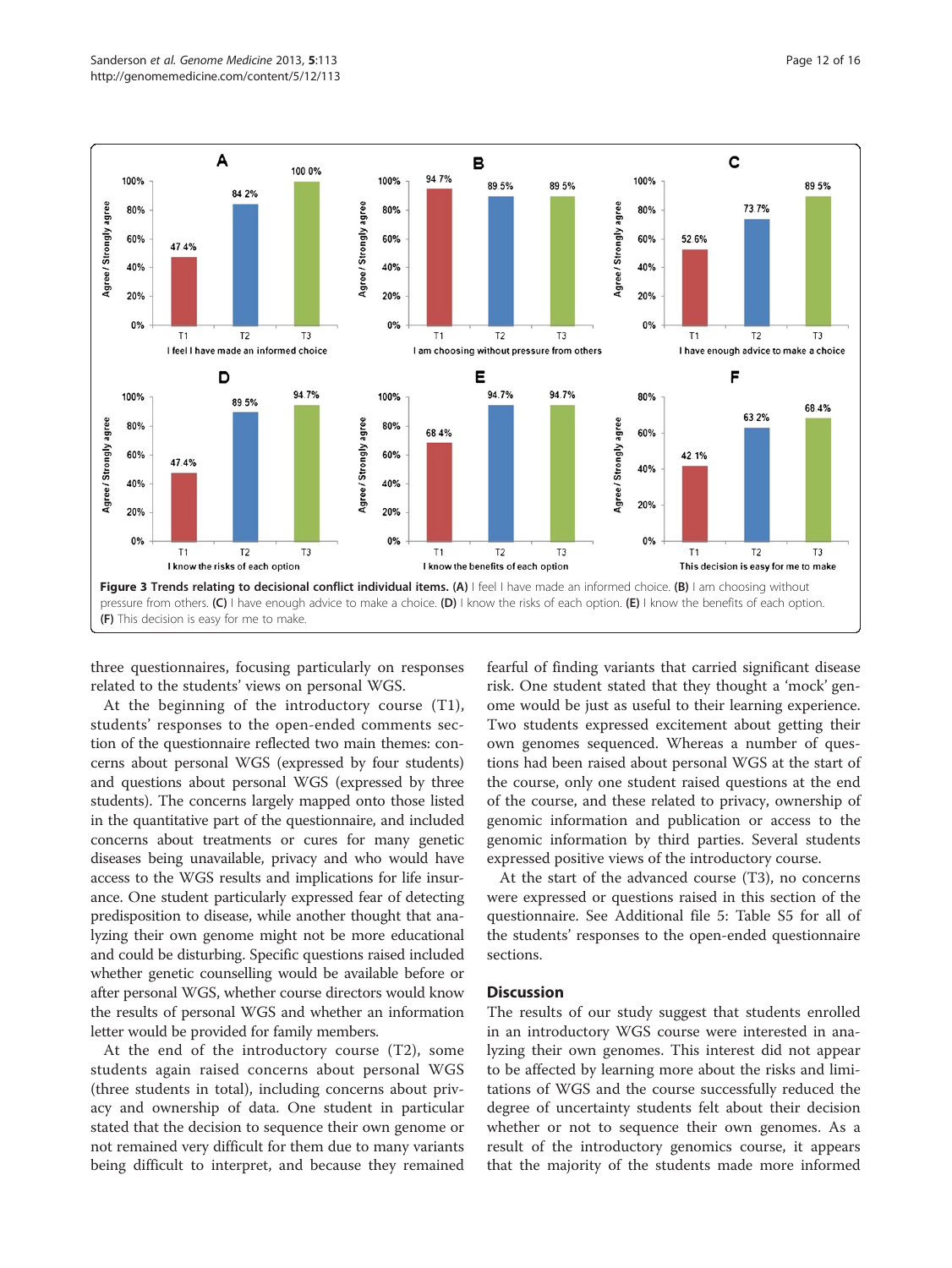## $N = 19$   $N$  (%) Discussion of decision with others, self-reported at T3 Have you discussed whether or not to get your genome sequenced as part of this course with anyone? Yes 17 (89.5%) No 2 (10.5%) Who have you talked to about whether or not to get your genome sequenced as part of this course? Genetic counselor 2 (10.5%) Other health professional 2 (10.5%) Mother 8 (42.1%) Father 7 (36.8%) Brother/sister 3 (15.8%) Other family member 3 (15.8%) Friend(s) 12 (63.2%) Spouse/significant other 10 (52.6%) One or more of the course directors 1 (5.3%) Other (if other, please specify)<sup>a</sup> 1 (5.3%) Intentions, self-reported at T3 I intend to have the blood draw for WGS as part of this course No, definitely not No, definitely not 0 (0%) No, probably not 0 (0%) Don't know/it depends 0 (0%) Yes, probably 6 (31.6%) Yes, definitely 13 (68.4%) Median Median Ness, definitely I intend to analyze my own genome as part of this WGS course No, definitely not No, definitely not 0 (0%) No, probably not 0 (0%) Don't know/it depends 0 (0%) Yes, probably 6 (31.6%) Yes, definitely 13 (68.4%) Median Median The Control of the Ves, definitely I intend to seek genetic counseling before making my decision about whether to obtain my own personal genome sequence data No, definitely not 5 (26.3%) No, probably not  $(36.8\%)$ Don't know/it depends 0 (0%) Yes, probably 2 (10.5%) Yes, definitely  $5(26.3\%)$ Median Mo, probably not Observed actual behaviors, after T3 Did the student actually have their blood drawn and analyze their own genome as part of the WGS course? Yes 19 (100%) Did the student see the genetic counselor provided within the medical school prior to receiving their WGS data? Yes 2 (10.5%) Did the student see the genetic counselor provided outside of the medical school prior to receiving their WGS data? Yes 0 (0%)

## <span id="page-12-0"></span>Table 2 Discussion of the decision with others and intentions at T3, and actual decisions made subsequently

a<br>The 'other' response here was: 'Just mentioned it not looking for an answer because there is actually no question here. I will meet with a genetic counselor though just to learn about the experience'.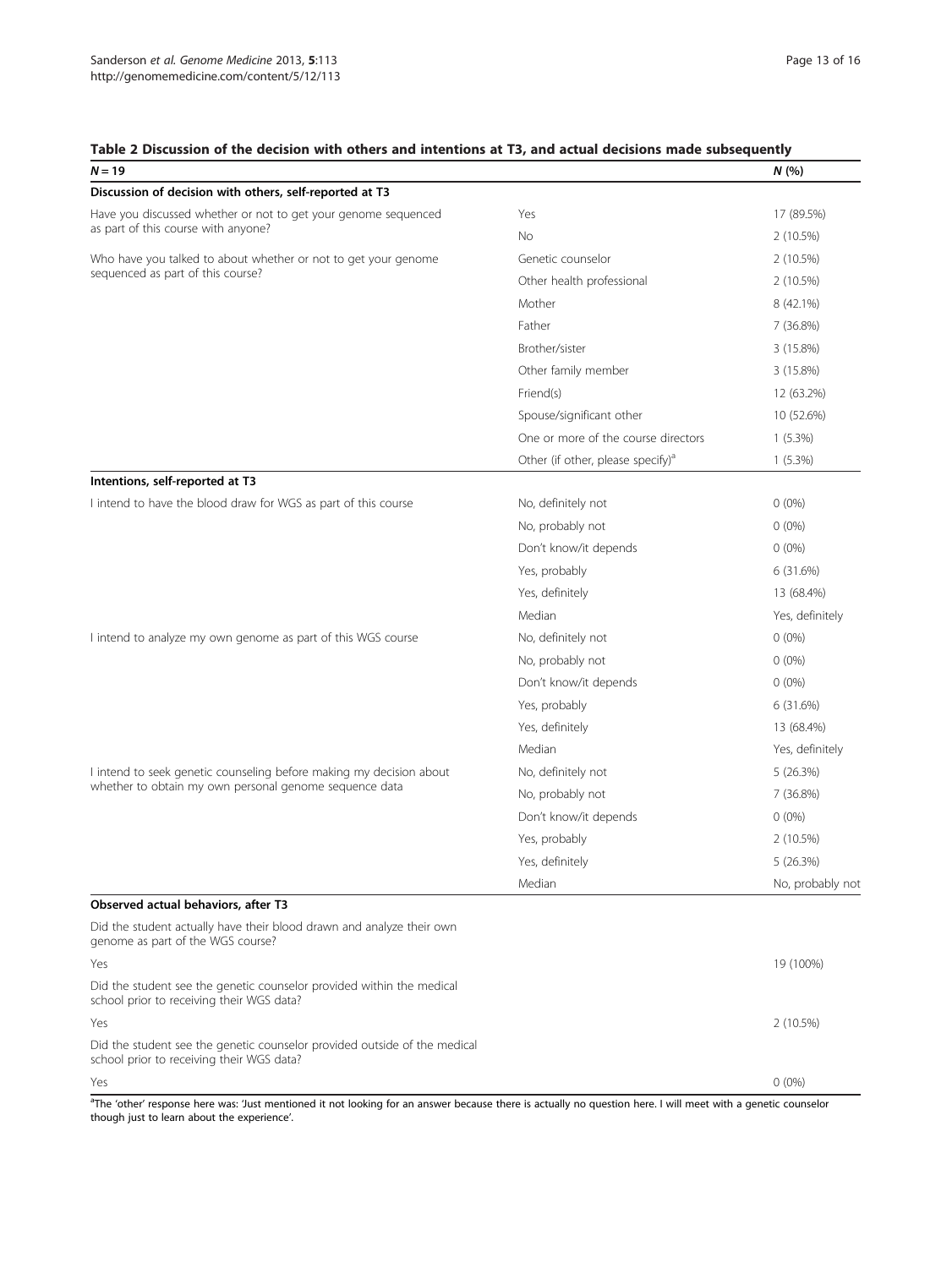decisions about sequencing their own genomes. On average they felt more informed, more clear about their personal values regarding benefits and risks, more supported in their decision-making and more satisfied with their decision after, compared to before, the course. This suggests that the introductory course improved the extent to which students were able to make informed decisions about getting their genomes sequenced and they were decisions that they were comfortable with.

Although the course made students feel that they were making a more informed decision as measured by the variables in the Decisional Conflict Scale, when we attempted to measure objectively whether knowledge about genomics concepts increased from pre- to postcourse we found no significant changes over time. This could be because we utilized a set of three scenariobased questions that were developed by the group at Stanford [[23](#page-15-0)] and which therefore focused more on understanding and interpretation of consumer genomics test results, rather than being developed specifically to tap acquired knowledge about the topics covered in our WGS course. Measuring knowledge about genomics is notoriously difficult, and there were few alternative existing measures at the time that we could have used. Although one new measure has now been developed for use with general populations [[24](#page-15-0)], it is not clear that this measure would be appropriate for use with students learning about WGS at a higher level. Further validation of the measure by Kaphingst and colleagues in different populations is needed, and new measures of knowledge about WGS that can be used with students of genomics need to be developed. It may also be argued that objectively assessed knowledge about genomics and WGS is not an essential prerequisite for informed decision-making about personal genome sequencing, and that feeling informed about the risks and benefits is more important in this context.

In all areas of life, what people say they will do does not always map on to what they actually subsequently do. This is as true in personal genomics and genetic testing as anywhere else. When surveyed, a majority of individuals say that they are interested and would obtain personal genetic or genomic information about themselves if given the opportunity [[25-30](#page-15-0)], yet invariably, fewer individuals actually go on to have genomic or genetic testing when it really is presented to them as an option [[26,27,29](#page-15-0)]. This diminished interest in the face of making an actual decision may be attributable to the individual learning more about the risks, limitations and uncertainties of the technology, and thinking through more carefully what the actual psychosocial, financial and other potentially adverse outcomes might be for them personally, as well as practical barriers. Often, genetic counseling is a key facilitator of this more deliberative

process. In an educational context, students who opt to take courses in which they are given the option of obtaining personal genomic information free of charge are likely to be a highly self-selected sample with considerable interest in getting their genomes sequenced at baseline. However, previous evidence from other contexts suggests that even individuals who are initially interested in receiving personal genetic or genomic information often lose interest when they learn more about the risks and limitations or think through the implications for them personally more carefully. In a survey of students attending a genomics course (in which personal genomic data was not offered) at Stanford University, the students expressed considerable enthusiasm for personal genomics, but their enthusiasm decreased over time as they learnt more during the course [[23](#page-15-0)]. This emphasizes the likely importance of providing students with sufficient information, time and support to make considered and informed personal decisions about whether to get their genomes sequenced as part of their educational process.

In the present study, our findings do indeed suggest that providing information, time and support may be important in helping students make informed decisions about receiving their personal genome sequence data as part of their education. However, it is also important to note that the students in our study were offered their personal genome sequence data free of charge. This differs from the Stanford study in which students paid towards their 23andMe genetic test results [\[12,13\]](#page-15-0). The fact that the students on our course were offered something that is not widely available – their entire personal genome sequence – at no financial cost to them, could have had a considerable impact on how they weighed the benefits vs. risks of receiving, and on their ultimate decisions to receive, their personal genomes. This is supported by our finding that most students agreed with the statement that getting WGS in an educational setting would be 'an opportunity that I would not ordinarily get if I had to pay full price'. The fact that the students in our study were able to obtain and keep their personal genome sequence data at no financial cost to them, could clearly have been a significant incentive to them to participate and have their genomes sequenced, perhaps trumping even significant concerns or worries about risks that they might have been feeling.

The primary limitations of our study included that this was a single site study with a small sample size, and that due to the preliminary nature of the study we did not correct for multiple comparisons in the statistical analyses. The small number of individuals included in the study could clearly leave us underpowered to detect differences that we would have otherwise detected had we had a larger sample size. However, it was arguably appropriate to conduct this first-of-a-kind study on a small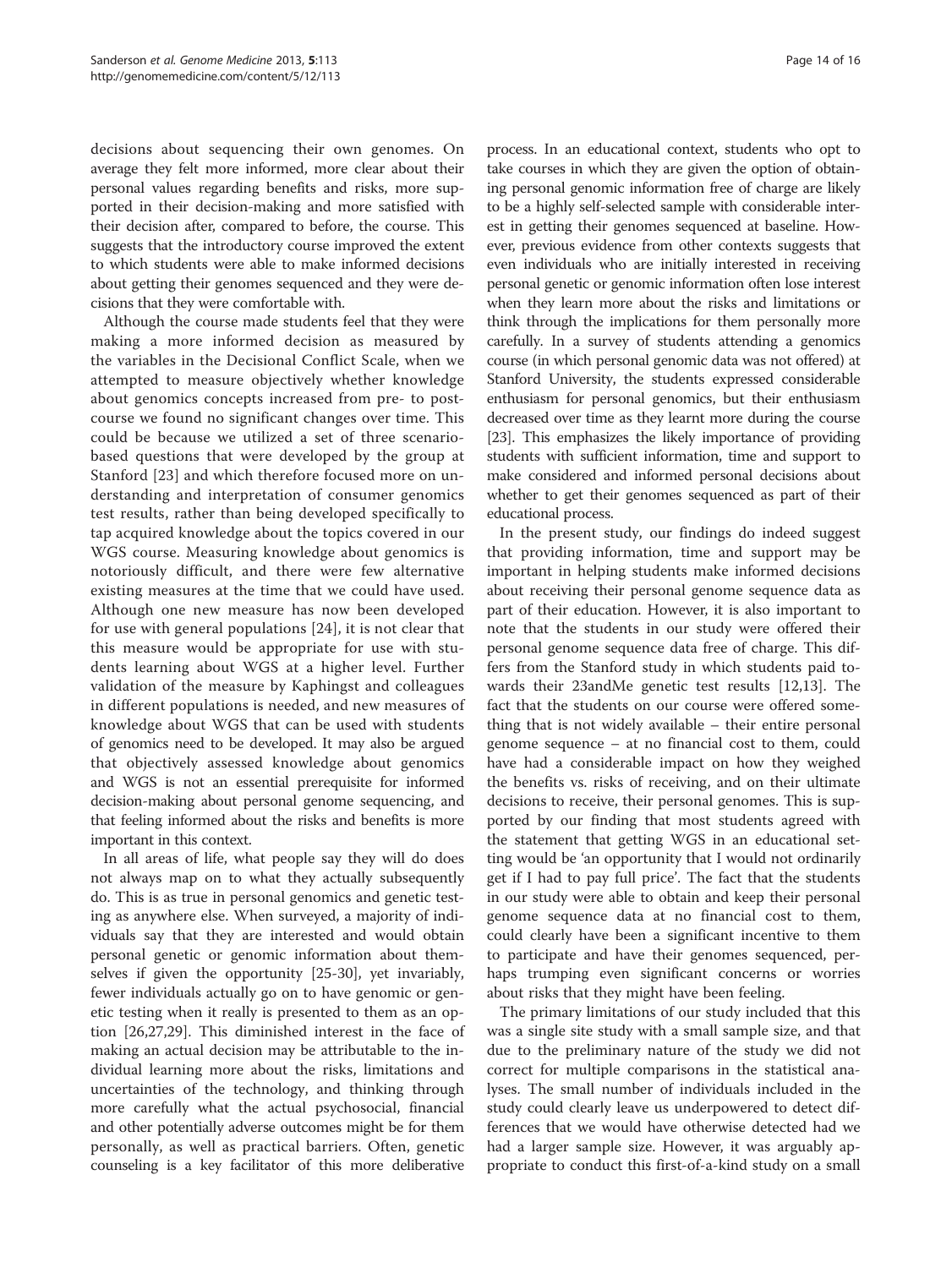<span id="page-14-0"></span>scale that could be more controlled (for example, by being more likely to be alerted to problems than if there were a larger number of students involved), before considering scaling up with a larger number of students. Perhaps more important is the self-selected nature of this group of students. Some responded to an email advertising the course, and some were informed about the course because they were either within or connected to the Department of Genetics and Genomic Sciences. These students may very likely have had greater enthusiasm for personal genome sequencing, both by nature of being self-selected on to the course, and because of the novelty of the course at the time it was offered, than other students in other contexts are likely to have in the future. The results are therefore not generalizable to other students, and would need to be replicated in samples of students with differing characteristics, for example, at different sites and from different disciplinary backgrounds, before general conclusions could be drawn.

We recognize that there could have been some underreporting of some variables, for example, whether the students felt pressured by others or felt unable to be critical of the course out of concern for how this might affect their assessment by the course directors or their interactions with their peers. In addition, because there was no control group, we cannot directly infer causality. The changes over time could conceivably have occurred due to factors outside the context of the course. However, due to the study design, we were able to compare changes over time before and after the introductory course to changes over time in which students were not attending genomics classes: the results suggested that it was the content of the course that successfully increased the extent to which the students felt they were making informed decisions about whether or not to analyze their own genomes, rather than simply the passing of time. Conducting this study or one like it with a control group would certainly further reduce the potential for confounding factors to play a role, although this would be challenging within an educational setting.

Finally, it is not clear whether 26 hours of teaching prior to decision-making is necessary, or whether fewer hours would lead to similar shifts in informed decisionmaking. However, despite the limitations and continuing concerns regarding ethical and legal issues, our study provides a framework for others to carry out studies on personal genome use in medical genomic courses, and suggests that significant efforts to increase informed decision-making among students are worthwhile.

## Conclusions

In the present study, we examined informed decisionmaking and related outcomes among students who were considering having their genomes sequenced as part of a novel WGS course. There are concerns, both practical and ethical, about enabling students to analyze their own personal genomes for educational purposes if they so choose. The results of our study provide empirical evidence to inform the debate on this issue and suggest that the majority of students on this WGS course were able to make independent, informed choices. Most of these students did not feel pressured into using their own genomes, and were comfortable with their decisions. While recognizing the limitations of this small study, we conclude that, given appropriate levels of support, information and time, the majority of students are likely to make informed choices about having their personal genomes sequenced.

## Additional files

[Additional file 1: Figure S1.](http://www.biomedcentral.com/content/supplementary/gm518-S1.pptx) Overarching conceptual framework for informed decision-making and impact of personal WGS in an educational setting.

[Additional file 2: Figure S2.](http://www.biomedcentral.com/content/supplementary/gm518-S2.pptx) Flow chart of entire study.

[Additional file 3:](http://www.biomedcentral.com/content/supplementary/gm518-S3.docx) Questionnaire administered before and after the introductory course (T1 and T2).

[Additional file 4:](http://www.biomedcentral.com/content/supplementary/gm518-S4.docx) Questionnaire administered at the start of the advanced course (T3).

[Additional file 5: Table S1.](http://www.biomedcentral.com/content/supplementary/gm518-S5.pdf) Quantitative measures assessed in entire study. **Table S2:** Students' interest in analyzing their own genomes in the educational setting and uncertainty (conflict) around that decision at T1, T2 and T3. Table S3: Students' attitudes towards personal whole genome sequencing in general. Table S4: Students' knowledge about personal genomic results based on three clinical scenarios. Table S5: Students' responses to the open-ended questions comments sections of the questionnaires.

#### [Additional file 6:](http://www.biomedcentral.com/content/supplementary/gm518-S6.docx) Syllabus.

[Additional file 7:](http://www.biomedcentral.com/content/supplementary/gm518-S7.pdf) Participant information sheet for the research component including the T1 and T2 questionnaires.

[Additional file 8:](http://www.biomedcentral.com/content/supplementary/gm518-S8.doc) Participant information sheet for the research component including the T3 questionnaire.

[Additional file 9:](http://www.biomedcentral.com/content/supplementary/gm518-S9.doc) Information sheet for the personal whole genome sequencing component of the 'Practical analysis of your personal genome' course.

[Additional file 10:](http://www.biomedcentral.com/content/supplementary/gm518-S10.docx) Supplementary methods.

#### Abbreviations

DCS: Decisional Conflict Scale; FDA: Food and Drug Administration; IRB: Institution Review Board; ISMMS: Icahn School of Medicine at Mount Sinai; SNP: single nucleotide polymorphism; WGS: whole genome sequencing.

#### Competing interests

The authors declare that they have no competing interests.

#### Authors' contributions

SCS conceived the study, participated in the design of the study, performed the statistical analysis and drafted the manuscript. ML participated in the design of the study and the coordination of the questionnaire administration and sequencing. AK participated in the design of the study and its coordination. AB participated in the design of the study and the sequencing. GD participated in the design of the study. MM participated in the design of the study and the sequencing. HS participated in the sequencing. MW participated in the design of the study. RZ participated in the design of the study and in the coordination of the genetic counseling offered to the students. MZ participated in the questionnaire design and data collection. ES conceived the study, participated